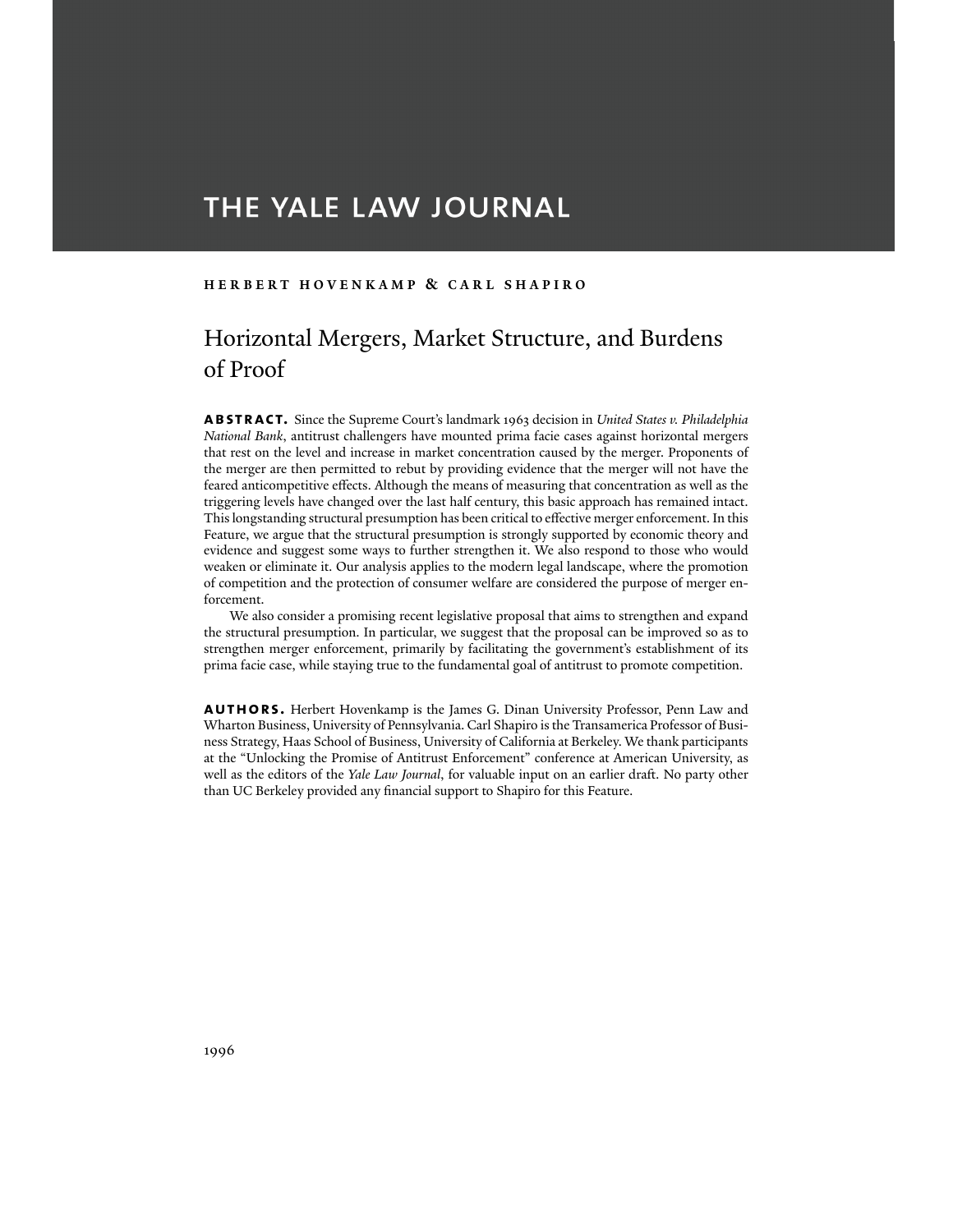#### **introduction**

Since the Supreme Court's landmark merger decision in *United States v. Philadelphia National Bank*, 1 challengers have mounted prima facie cases against horizontal mergers that rest on the level and increase in market concentration caused by the merger. For example, in the *Heinz* baby food case, the D.C. Circuit enjoined a merger of two manufacturers who each had more than 15% of the market and were the second- and third- largest competitors in the industry.<sup>2</sup> The merger would have doubled the size of the second largest firm and created a market dominated by just two firms, one with a 65% market share and the other with more than 30%. Those facts about both the increase in concentration that the merger produced and the resulting overall concentration were sufficient for prima facie illegality. When such a prima facie case has been made, the merging parties can then rebut this structural presumption by showing that the market shares do not accurately predict competitive effects. Generally, they do this by making one of three showings: first, that the proposed market is poorly defined or that market shares exaggerate the merger's anticompetitive potential; $^3$  second, that entry into the market will discipline any price increase;<sup>4</sup> or third, that the merger produces offsetting efficiencies sufficient to keep prices at premerger levels or otherwise counteract any anticompetitive effects.<sup>5</sup>

This *Philadelphia National Bank* burden-shifting approach has been critical for effective horizontal merger enforcement by the Department of Justice (DOJ) and the Federal Trade Commission (FTC). While the technical analysis of markets and the size of the relevant numbers have shifted somewhat over time, the basic structural presumption and burden-shifting framework remain alive and well.<sup>6</sup> We strongly support the application of the structural presumption in merger cases and suggest in this Feature how to broaden the set of situations in which the presumption operates.

Our approach is highly pragmatic: given that horizontal merger enforcement is typically a predictive exercise that is conducted after mergers are proposed but before they are consummated, what facts can the government realistically establish in court? We argue that considerable uncertainty is the norm, as to both the

**<sup>1</sup>**. 374 U.S. 321 (1963).

**<sup>2</sup>**. FTC v. H.J. Heinz Co., 246 F.3d 708, 711-12, 727 (D.C. Cir. 2001).

**<sup>3</sup>***. See infra* notes 53-57 and accompanying text.

**<sup>4</sup>***. See* 4 PHILLIP E. AREEDA & HERBERT HOVENKAMP, ANTITRUST LAW ¶ 941 (4th ed. 2016).

**<sup>5</sup>**. 4A PHILLIP E. AREEDA & HERBERT HOVENKAMP, ANTITRUST LAW ¶¶ 970-76 (4th ed. 2016).

**<sup>6</sup>**. For a robust defense of the use of presumptions in merger analysis, see Steven C. Salop, *The Evolution and Vitality of Merger Presumptions: A Decision-Theoretic Approach*, 80 ANTITRUST L.J. 269, 276-78 (2015).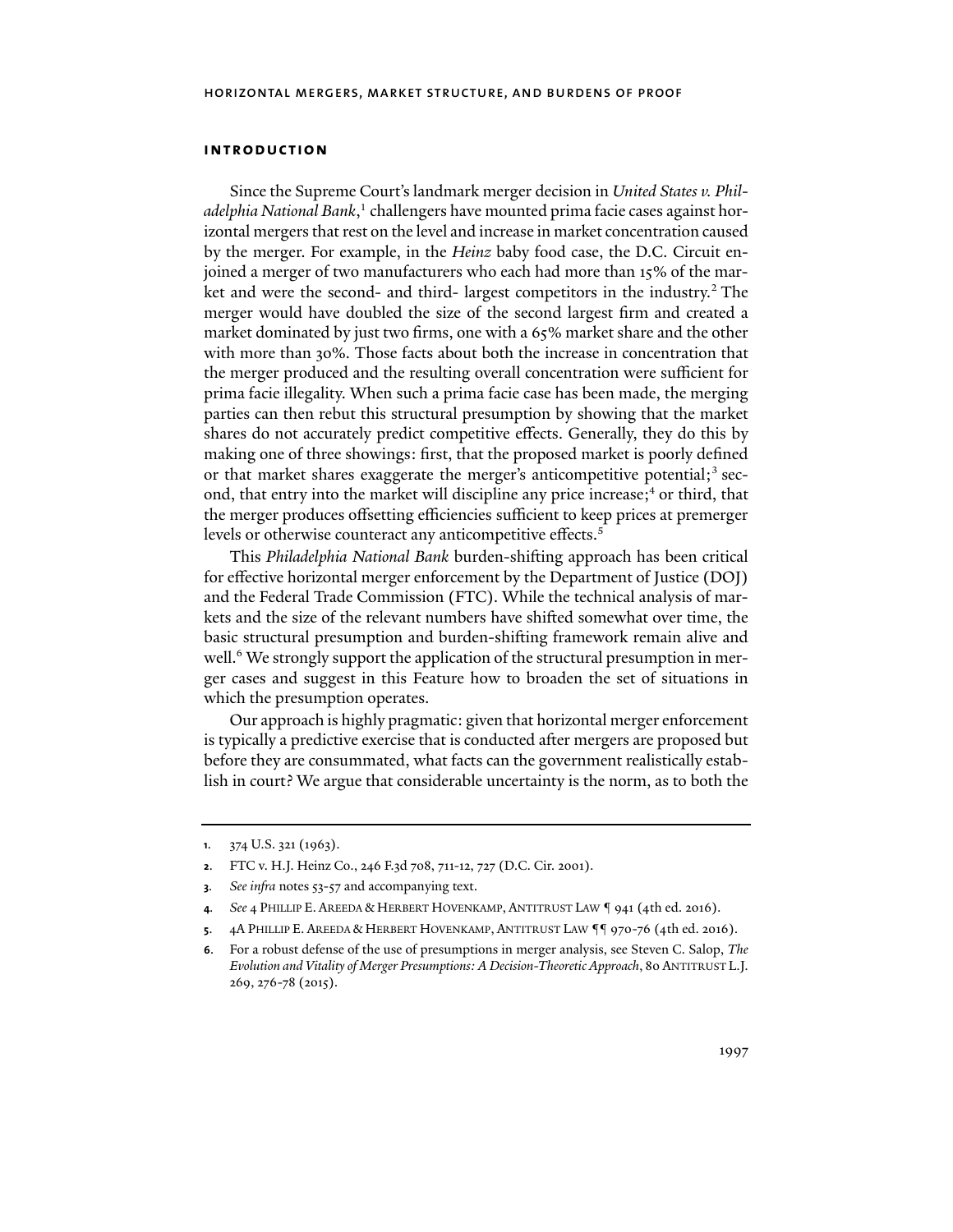likely competitive effects of the merger and the specific manner in which those effects will manifest in the market. We thus embrace the structural presumption for very practical reasons, notwithstanding certain valid criticisms regarding market definition. Ultimately, we argue that market shares are often highly informative, despite the fact that one can measure market shares only after the messy process of defining the relevant market. In addition, the structural presumption is rebuttable.

Two important economic ideas underlie the structural presumption. First, the loss of a significant competitor in a concentrated market will likely enhance market power. Second, significant entry barriers often exist in concentrated markets. The Chicago School and other critics have challenged both of these economic ideas over the past half century.<sup>7</sup> These fundamental principles remain valid as bases for the burden-shifting approach of the structural presumption. Both ideas find strong support in how companies themselves formulate and execute competitive strategy—and indeed in how they evaluate proposed mergers and select merger partners. In contrast, the Chicago School's views that small firms are just as effective competitors as large firms and that entry will typically and promptly occur in response to prices modestly above competitive levels find much less empirical support. Importantly, if those conditions do apply in particular markets, the structural presumption can be rebutted with industry-specific evidence.

Our response to those who criticize the structural presumption because of its reliance on market definition is threefold. First, we suggest that the courts, whenever practical, should assess whether the market shares that underlie the government's structural presumption are sensitive to the precise boundaries of the relevant market. If not, then many of the criticisms based on market definition melt away, and the structural presumption deserves greater weight. If the market shares are sensitive to market definition, then the court should ask which set of market shares more accurately reflects the likely competitive effects of the proposed merger for the overlap products. Direct evidence of the likely competitive effects, such as the extent of direct competition between the merging parties, will be important for this purpose. However, the fact that the market shares

**<sup>7</sup>***. E.g.*, ROBERT H. BORK, THE ANTITRUST PARADOX: A POLICY AT WAR WITH ITSELF 221 (1978) (largely denying the existence of any relationship between market structure and competitive performance, provided that the market contains at least two firms); *id.* at 310-29 (largely denying the existence of entry barriers, with the exception of competitive prices). On other members of the Chicago School who shared these views, see Herbert Hovenkamp, *Whatever* Did *Happen to the Antitrust Movement?* (Univ. of Pa. Law Sch. Inst. for Law & Econ., Research Paper No. 18-7, 2018), http://ssrn.com/abstract\_id=3097452 [http://perma.cc/MG7X  $-62W_5$ ].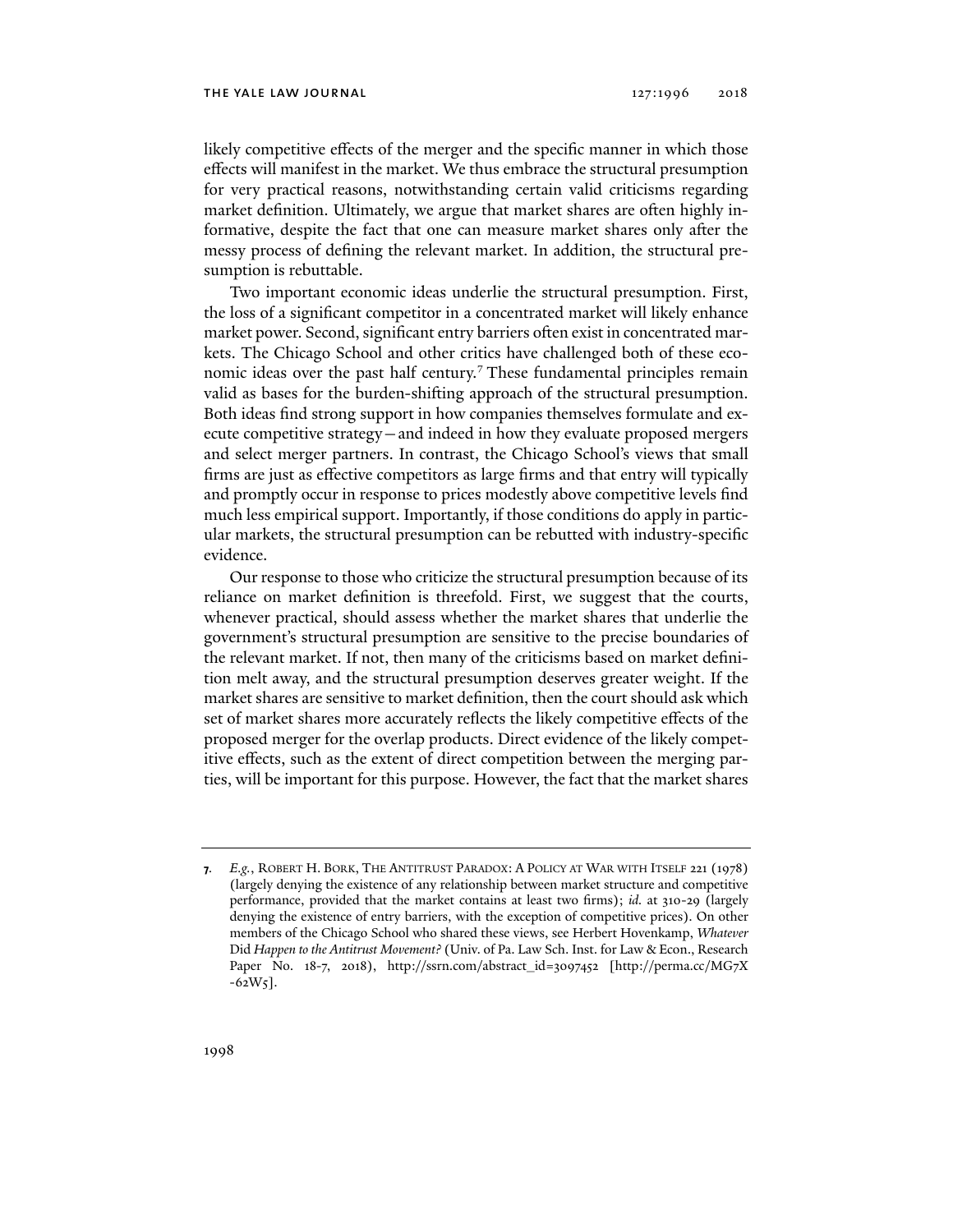vary with the boundaries of the market does not make those shares uninformative or require the abandonment of market definition altogether.

Second, the government should be entitled to the structural presumption if the merger causes the requisite increase in concentration in *any* properly defined relevant market. Even if the defense can identify an alternative relevant market (whether broader or narrower) in which the level or increase in concentration is insufficient to trigger the structural presumption, that showing does not negate or rebut the presumption. This observation is especially important because the accepted method of defining relevant markets in horizontal merger cases, namely the hypothetical monopoly test (HMT), generally leads to relatively narrow markets.8 Under the HMT, a group of products is tested as a "candidate market" to determine whether it qualifies as a relevant antitrust market. Any candidate market for which the court concludes that a perfectly functioning cartel would lead to a significant price increase qualifies as a relevant market. The objection that the merger leads to only a modest increase in concentration in some broader market is not responsive, so long as the market identified by the challenger satisfies the HMT. As we note below, this is particularly pertinent in unilateral effects analysis.<sup>9</sup>

Third, we argue that in some cases the government should be able to prevail *without* invoking the structural presumption, at least as commonly stated, based on a more direct showing of the likely competitive effects of the proposed merger. As a result, market definition need not always be a gating factor for the government. This is especially true in cases where it is unclear which relevant market would be the most informative regarding the merger's likely competitive effects. Allowing this route for the government would harmonize horizontal merger law with other areas of antitrust law, where the courts have shown an increasing willingness to look at *direct evidence* of the likely effect of challenged conduct, relying less on indirect evidence based on a firm's market share.<sup>10</sup> We also consider briefly whether the existing statutory language permits an approach that avoids market definition altogether.<sup>11</sup>

We also discuss how the courts should evaluate evidence of market structure alongside more direct evidence of likely competitive effects. In cases in which the

**<sup>8</sup>***. See, e.g.*, Joseph Farrell & Carl Shapiro, *Improving Critical Loss Analysis*, ANTITRUST SOURCE 12 n.42 (Feb. 2008), http://pdfs.semanticscholar.org/fa95/8d2f5b986c8108b98724da53a6e5df6 9c18c.pdf [http://perma.cc/RG7L-W65Z].

**<sup>9</sup>***. See infra* Part III.

**<sup>10</sup>***. E.g.*, FTC v. Actavis, Inc., 133 S. Ct. 2223, 2237 (2013) (permitting market power to be inferred from a large exclusion payment).

**<sup>11</sup>***. See infra* notes 87-98 and accompanying text.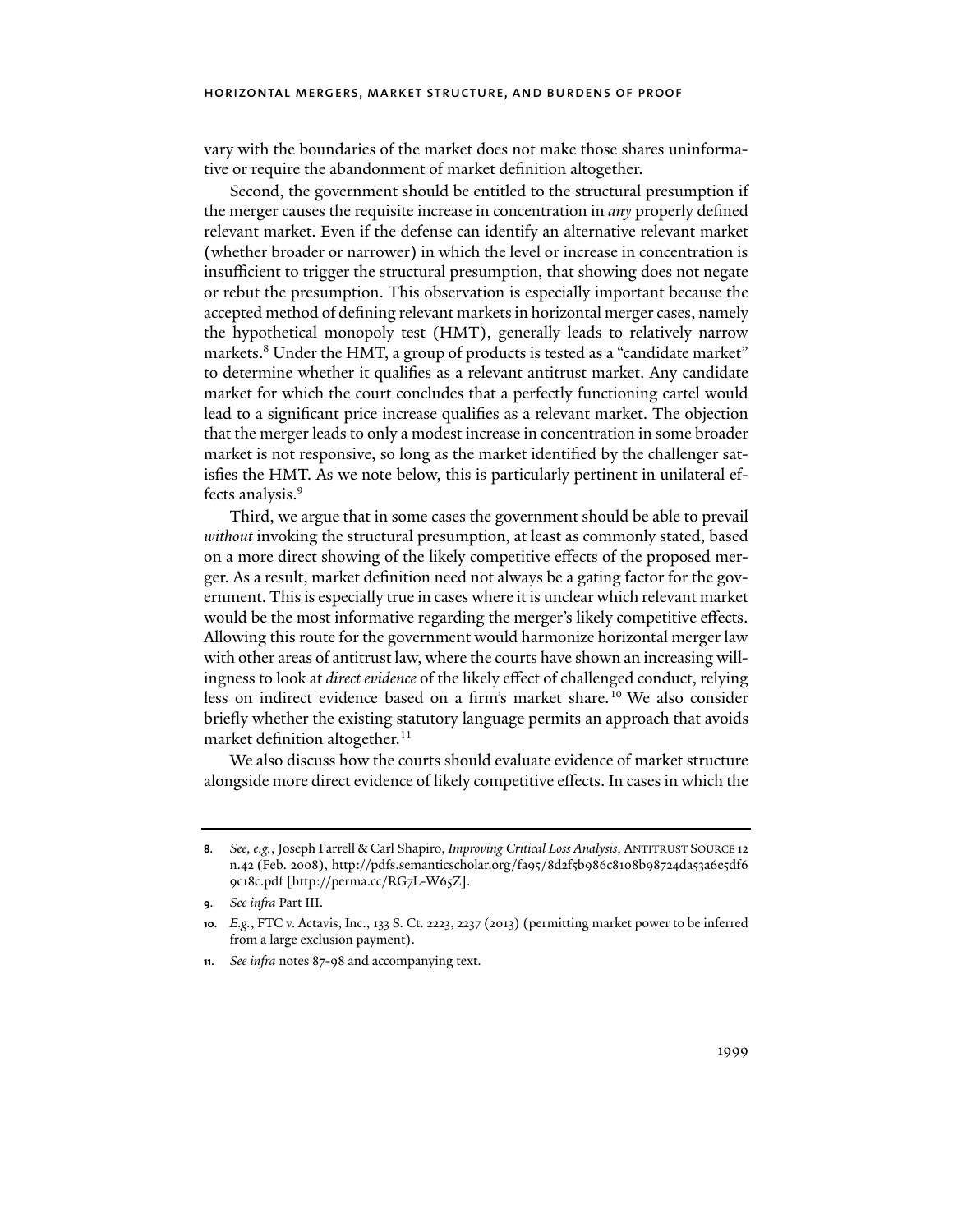government alleges effects arising solely due to the loss of direct competition between the two merging firms, so-called "unilateral effects," alternative metrics such as diversion ratios or upward pricing pressure can complement and supplement the more traditional measures of market shares and the Herfindahl-Hirschman Index (HHI) without necessarily displacing them.<sup>12</sup> In cases in which the government alleges coordinated effects, the role of market definition and concentration measures such as the HHI is much more fundamental.

Part I explains that considerable economic evidence supports the proposition that a merger combining two firms with substantial market shares in a concentrated market is likely to reduce competition and harm customers. This evidence has strengthened over the past ten to twenty years, as economies of scale have become more significant in many industries. This shift, primarily driven by technological change, further strengthens the economic basis for the structural presumption, because firms with small market shares and new entrants are less likely to be as effectively competitive as firms that have proven their capabilities by achieving a substantial market share. Part II argues that the structural presumption is deeply established in the case law and has been a central element of the Horizontal Merger Guidelines for a full fifty years. Part II further explains how the DOJ and the FTC can use the structural presumption more aggressively under existing case law. We also respond to those who would weaken or eliminate the structural presumption. Part III discusses how the structural presumption can most effectively be applied in cases where loss of direct competition between the merging firms, i.e., with unilateral effects, is the primary concern.<sup>13</sup>

Part IV relates the structural presumption to the fundamental goal of antitrust law and policy. The structural presumption and the associated burdenshifting framework, as they have developed over the past fifty years, rely on the assumption that the goal of merger policy is to promote "consumer welfare" by protecting consumers against high prices or reduced output, product variety, product quality, or innovation. Our analysis in Parts I, II, and III assumes that the goal of merger enforcement policy is to promote consumer welfare. As we use this term, applying the "consumer welfare" standard means that a merger is

**<sup>12</sup>**. The HHI is a widely used index of market concentration, measured as the sum of the squares of the market shares of all firms in the market. On the use of diversion ratios and upward pricing pressure in merger analysis based on unilateral effects, see Carl Shapiro, *The 2010 Horizontal Merger Guidelines: From Hedgehog to Fox in Forty Years*, 77 ANTITRUST L.J. 701, 712-33 (2010).

**<sup>13</sup>**. As distinct from unilateral effects, "coordinated effects" involve harm to competition arising from coordination between the merged firm and its remaining rivals. *See* U.S. DEP'T OF JUS-TICE, 2010 HORIZONTAL MERGER GUIDELINES 20-27, http://www.justice.gov/sites/default /files/atr/legacy/2010/08/19/hmg-2010.pdf [http://perma.cc/VWP7-JQRM] [hereinafter 2010 MERGER GUIDELINES].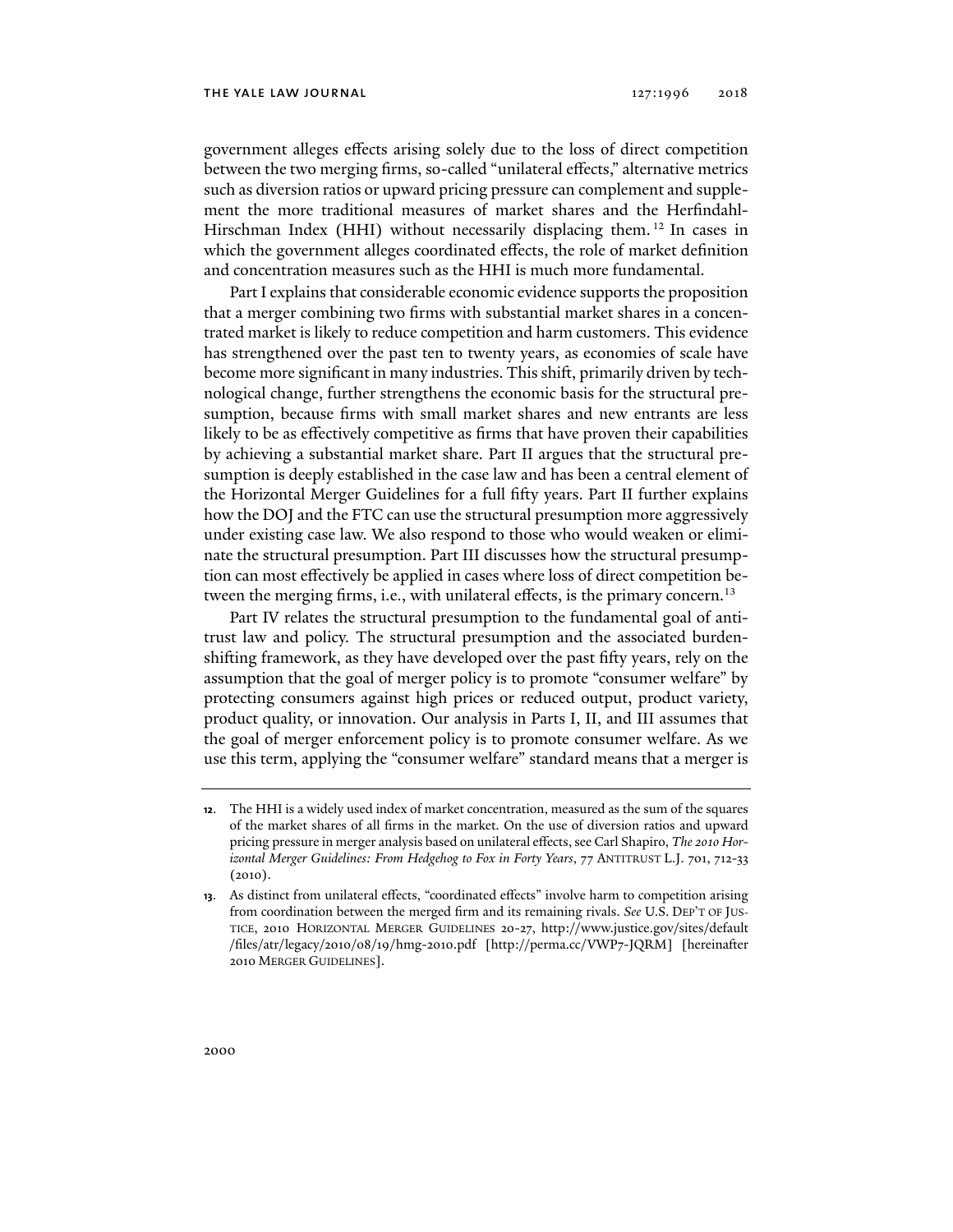judged to be anticompetitive if it disrupts the competitive process and harms trading parties on the other side of the market.<sup>14</sup> If the goal were something else, such as deterring industrial concentration to control corporate political power or protecting small firms from larger competitors, then the structural presumption would be viewed differently or might not apply at all.

Finally, in Part V, we briefly consider a legislative proposal that aims to strengthen and expand the structural presumption. We offer some guidance concerning how this proposal could be improved so as to strengthen merger enforcement, in part by making it easier for the government to establish its prima facie case.

#### **i. the economic case for the structural presumption**

The structural presumption is rooted in empirical evidence indicating that more concentrated markets tend to have higher prices and higher price-cost margins, all else equal. During the 1970s and 1980s, that evidence came to be seen as less convincing, leading to a weakening of the structural presumption. Nonetheless, the economic case for the structural presumption remains strong, and the most recent economic evidence supports a strengthening of the presumption.

The empirical origins of the structural presumption can be traced back to the 1950s. Building on the work of Joe S. Bain, industrial organization economists began to devote considerable attention to the empirical relationship between various measures of market structure and market performance.<sup>15</sup> The resulting literature of interindustry studies found that more concentrated industries tended to perform poorly in serving consumers, displaying higher prices, higher pricecost margins, and higher profits than less concentrated industries.16

**<sup>14</sup>**. These trading parties may be final consumers or businesses purchasing intermediate goods. They also may be suppliers such as workers or farmers who are harmed by the loss of competition when two large buyers merge. *See* Ioana Marinescu & Herbert Hovenkamp, *Anticompetitive Mergers in Labor Markets* (Univ. of Pa. Law Sch. Inst. for Law & Econ., Research Paper No. 18-8, 2018), http://ssrn.com/abstract\_id=3124483 [http://perma.cc/9GFV-9MSB]. For further discussion of the meaning and interpretation of the consumer welfare standard, see Carl Shapiro, *The Consumer Welfare Standard in Antitrust: Outdated, or a Harbor in a Sea of Doubt?*, HAAS SCH. BUS. (Dec. 13, 2017), http://faculty.haas.berkeley.edu/shapiro /consumerwelfarestandard.pdf [http://perma.cc/E3EZ-K6TW].

**<sup>15</sup>***. See* JOE S. BAIN, BARRIERS TO NEW COMPETITION: THEIR CHARACTER AND CONSEQUENCES IN MANUFACTURING INDUSTRIES (1956). Prior to Bain's work, most empirical research in industrial organization involved case studies of specific industries.

**<sup>16</sup>**. Richard Schmalensee, *Inter-Industry Studies of Structure and Performance*, *in* 2 HANDBOOK OF INDUSTRIAL ORGANIZATION 951 (Richard Schmalensee & Robert D. Willig eds., 1989); *see also*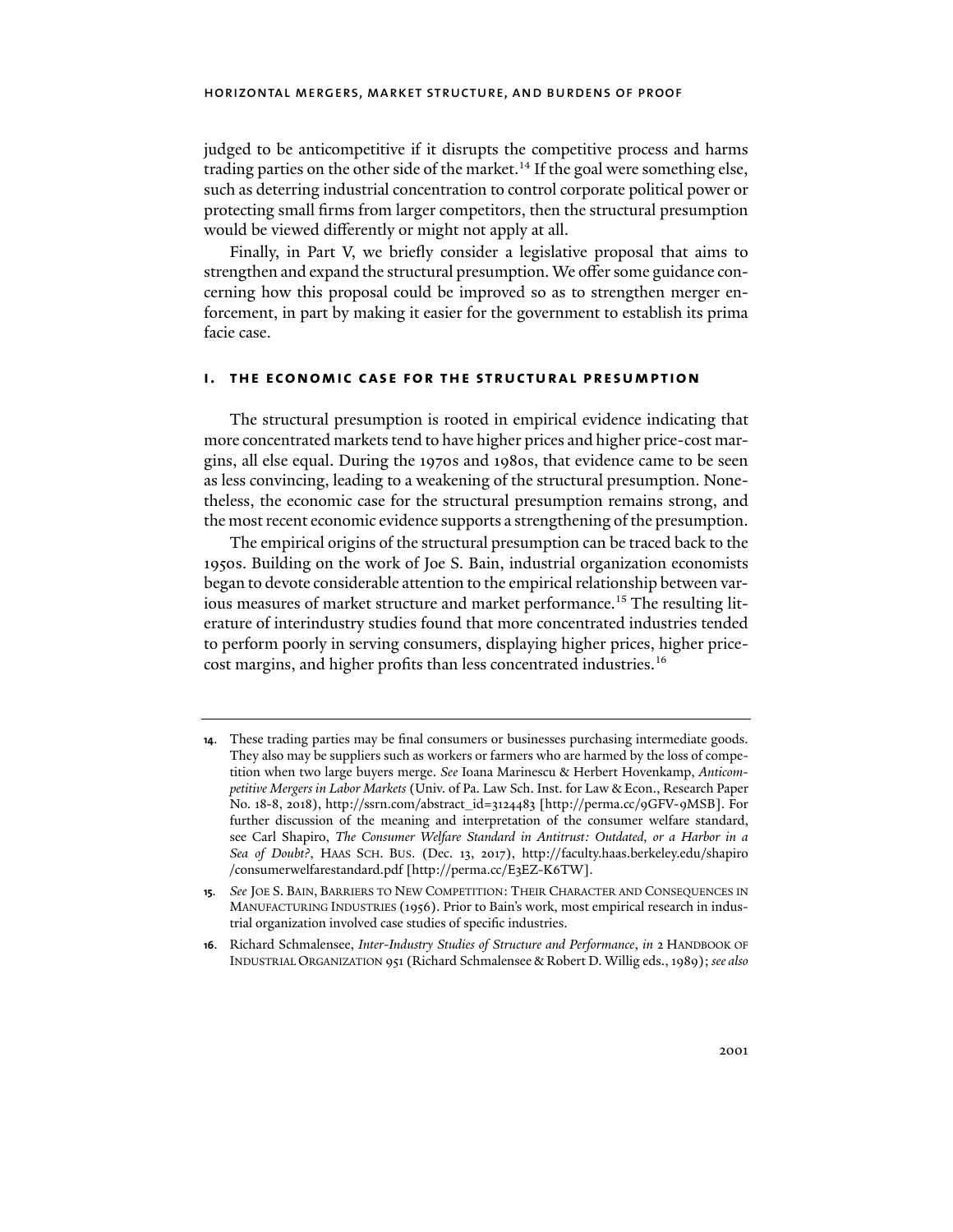These research results greatly influenced legal thinking about antitrust during the 1960s. For example, in his important 1960 article on mergers, Derek Bok observed that "lawyers have . . . learned that, within a market, changes in the number and relative size of firms are among the most important determinants of competition and monopoly."17 In *United States v. Philadelphia National Bank*, decided in 1963, the Supreme Court similarly concluded that the principle that "[c]ompetition is likely to be greatest when there are many sellers, none of which has any significant market share," was "common ground among most economists, and was undoubtedly a premise of congressional reasoning about the antimerger statute."<sup>18</sup>

The additional cases of *Brown Shoe*19 and *Von's Grocery*, 20 as well as the 1968 Merger Guidelines, $^{21}$  represented the high-water marks for merger enforcement based on measures of market concentration. In *Brown Shoe*, the Supreme Court, relying heavily on its view that Congress intended to halt consolidation in its incipiency, stated, "If a merger achieving 5% control were now approved, we might be required to approve future merger efforts by Brown's competitors seeking similar market shares. The oligopoly Congress sought to avoid would then be furthered and it would be difficult to dissolve the combinations previously approved."22

Likewise, in *Von's Grocery*, the Court enjoined a merger between two grocery retailers with a combined share of  $7.5\%$  in the Los Angeles market.<sup>23</sup> Noting these shares and the many acquisitions that had taken place in that market, the Court found the merger violated Section  $7<sup>24</sup>$  Reflecting these decisions by the Court, the 1968 Merger Guidelines placed great emphasis on the overall "[m]arket structure" as the "focus" of the DOJ's query.<sup>25</sup> Those Guidelines identified

- **19**. Brown Shoe Co. v. United States, 370 U.S. 294 (1962).
- **20**. United States v. Von's Grocery Co., 384 U.S. 270 (1966).
- **21**. U.S. DEP'T OF JUSTICE, 1968 MERGER GUIDELINES 1 (2015) [hereinafter 1968 MERGER GUIDE-LINES], http://www.justice.gov/sites/default/files/atr/legacy/2007/07/11/11247.pdf [http:// perma.cc/49M6-M8JU].
- **22***. Brown Shoe*, 370 U.S. at 343-44.
- **23***. Von's Grocery*, 384 U.S. at 272.
- **24***. Id*.
- **25***.* 1968 MERGER GUIDELINES, *supra* note 21, at 1.

Leonard W. Weiss, *The Concentration-Profits Relationship and Antitrust*, *in* INDUSTRIAL CON-CENTRATION: THE NEW LEARNING 184, 184-233 (Harvey J. Goldschmid et al. eds., 1974).

**<sup>17</sup>**. Derek C. Bok, *Section 7 of the Clayton Act and the Merging of Law and Economics*, 74 HARV. L. REV. 226, 238 (1960).

**<sup>18</sup>**. 374 U.S. 321, 363 (1963) (footnote omitted) (quoting Comment, *"Substantially To Lessen Competition . . . ": Current Problems of Horizontal Mergers*, 68 YALE L.J. 1627, 1638-39 (1959)).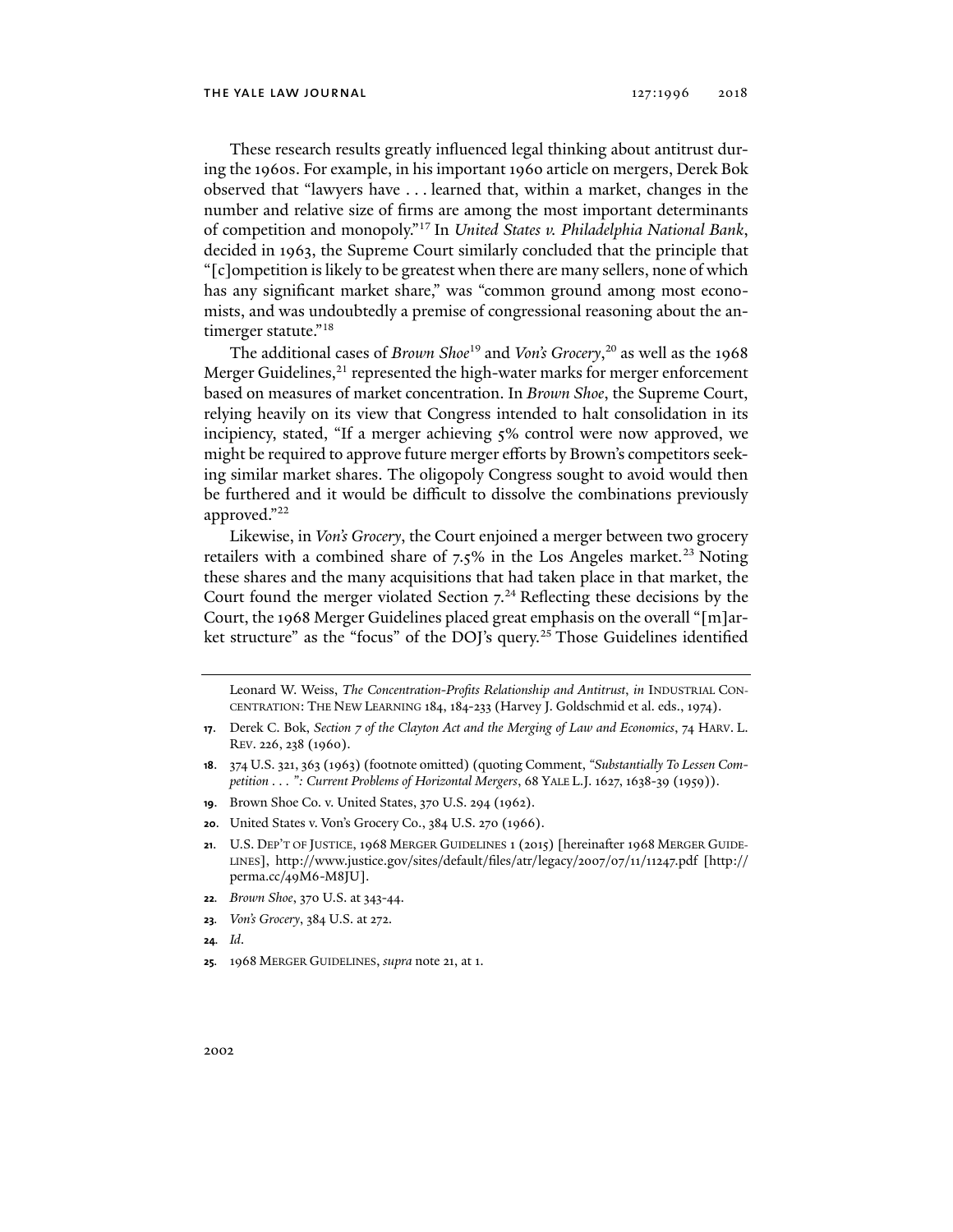two overall market concentration levels and merging firm market shares that would "ordinarily" trigger a challenge.<sup>26</sup> In "highly concentrated" markets, those with a four-firm concentration ratio (CR4) exceeding 75%, the DOJ would challenge a merger if each firm had a premerger market share exceeding  $4\%$ .<sup>27</sup> For a firm with a share of 10%, the government would challenge the acquisition of a firm with a share of at least 2%.<sup>28</sup> In less highly concentrated markets, the DOJ would challenge a merger if each firm had a premerger market share exceeding 5%; if the acquiring firm's share was 10%, the government would challenge the acquisition of a firm with a share of at least 4%.<sup>29</sup> Further, the 1968 Merger Guidelines followed *Brown Shoe* in applying harsher scrutiny if the market had exhibited a "trend toward increased concentration."30

In 1982, the Merger Guidelines were updated to apply a dramatically less strict structural presumption than that found in the 1968 Merger Guidelines. The 1982 Merger Guidelines considered markets unconcentrated if the HHI was below 1,000, moderately concentrated if the HHI was between 1,000 and 1,800, and highly concentrated if the HHI was above 1,800.<sup>31</sup> They stated that the government was "likely to challenge mergers" that raised the HHI by at least 100 points and led to a postmerger HHI of more than  $1,800$ .<sup>32</sup> The 10% plus  $4\%$ merger that would have triggered a challenge under the 1968 Merger Guidelines would cause the HHI to rise by only eighty points and thus would not create a presumption under the 1982 Merger Guidelines, regardless of the shares of the other firms.

During the 2010 update of the Guidelines, the set of mergers that trigger the structural presumption was reduced further to reflect actual agency practice. These Guidelines define markets to be highly concentrated if the HHI is greater

**26***. Id.* at 6.

**29***. Id*.

**<sup>27</sup>***. Id.*

**<sup>28</sup>***. Id.*

**<sup>30</sup>***. Id.* at 6-7. The idea of increased scrutiny in antitrust cases where the industry in question had exhibited a trend toward concentration first appeared in an exclusive dealing decision. *See*  Standard Oil Co. of Cal. v. United States, 337 U.S. 293, 315 n.1 (1949) (Douglas, J., dissenting). It migrated to merger law in *Brown Shoe Co. v. United States*, 370 U.S. 294, 332-34 (1962), which identified the concern in the legislative history of the 1950 amendments to Section 7. *See also* United States v. Von's Grocery Co., 384 U.S. 270, 277-78 (1966); United States v. Phila. Nat'l Bank, 374 U.S. 321, 325, 331, 363 (1963).

**<sup>31</sup>**. U.S. DEP'T OF JUSTICE, 1982 MERGER GUIDELINES 13 (2015) [hereinafter 1982 MERGER GUIDE-LINES], http://www.justice.gov/sites/default/files/atr/legacy/2007/07/11/11248.pdf [http:// perma.cc/6EG3-Y3TL].

**<sup>32</sup>***. Id.* at 14-15.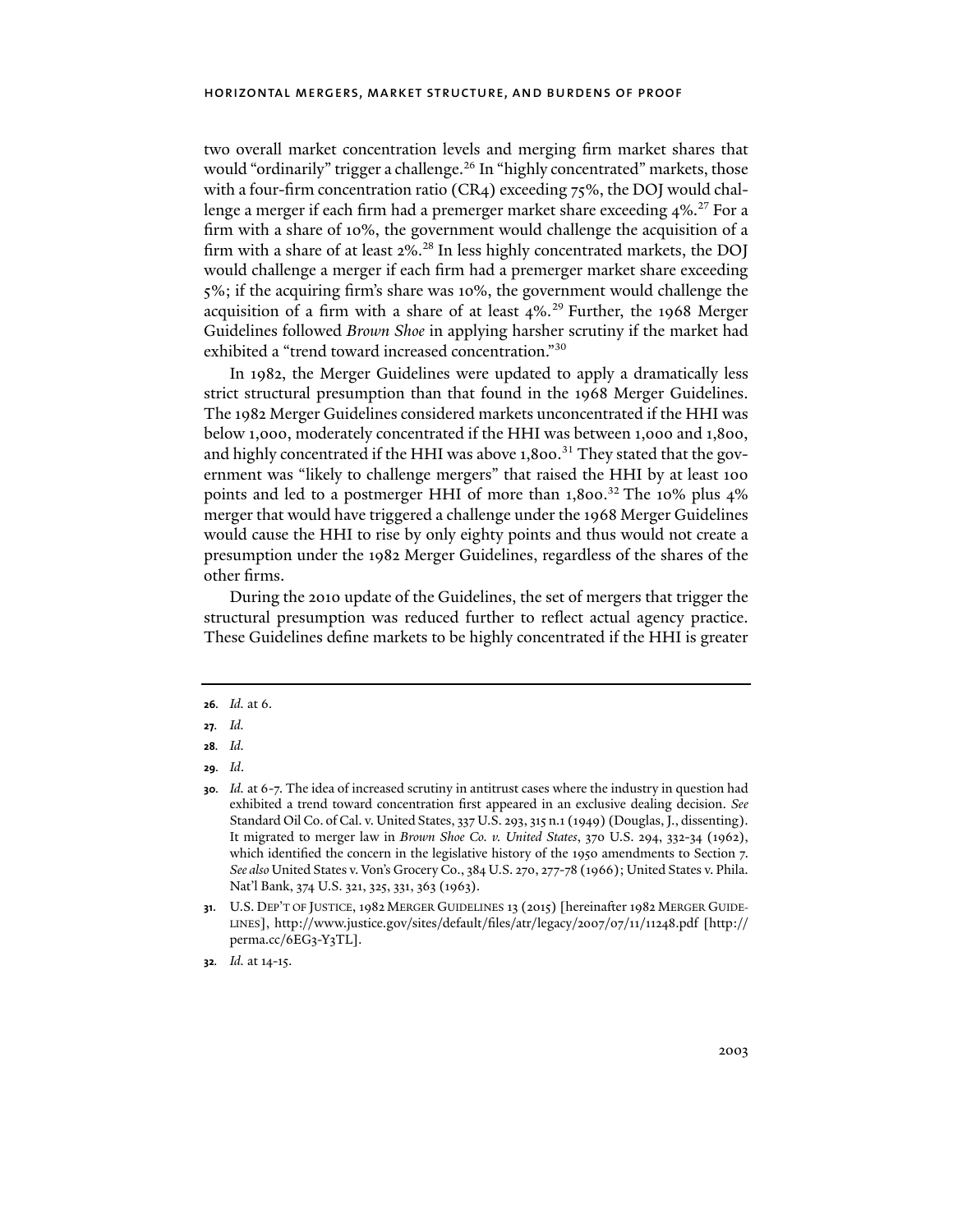than 2,500, and then apply the following structural presumption: "Mergers resulting in highly concentrated markets that involve an increase in the HHI of more than 200 points will be presumed to be likely to enhance market power.<sup>"33</sup> For example, in a market with five 20% firms, a merger between two of those firms would raise the HHI from 2,000 to 2,800, triggering the presumption. However, in a market with four 20% firms and two 10% firms, a merger between a 20% firm and a 10% firm would not trigger the presumption: the HHI would increase from 1,800 to 2,200, so the postmerger market would be only moderately concentrated. Following the Guidelines, such a merger might "warrant scrutiny," but it would not be presumed to be likely to enhance market power. $34$ 

What explains these revisions to the structural presumption in the Guidelines? A major explanation is changes in economic thinking over the last fifty years. Steven Salop argues that "this evolution to a weaker presumption based on market shares and concentration is consistent with and was likely caused by the parallel evolution of economic analysis."35 In particular, many scholars questioned the quality of the data and the econometric methods used by the interindustry studies that demonstrated a relationship between concentration and profits.36 The relationship between concentration and profitability was shown to be statistically weak and unstable over time.<sup>37</sup>

However, important findings relating market structure to performance remain valid. In particular, the empirical evidence shows a positive relationship between seller concentration and prices or price-cost margins. On this point, Richard Schmalensee reported that "[i]n cross-section comparisons involving markets in the same industry, seller concentration is positively related to the level of price."38 Such intraindustry comparisons are especially relevant for merger control policy and are often used in merger analysis.<sup>39</sup> Michael Salinger reached the same conclusion as Schmalensee in his own review of the evidence on the relationship between market concentration and price-cost margins, stating, "the inappropriate inferences used to justify an active antitrust policy have given way

- **35**. Salop, *supra* note 6, at 276.
- **36***. See generally* Weiss, *supra* note 16, at 184-233.
- **37**. Schmalensee, *supra* note 16, at 976.
- **38***. Id*. at 988.

**<sup>33</sup>***.* 2010 MERGER GUIDELINES, *supra* note 13, at 19.

**<sup>34</sup>***. See id*.

**<sup>39</sup>**. For a leading example from twenty years ago and an analysis, see FTC v. Staples, Inc., 970 F. Supp. 1066 (D.D.C. 1997); and Jonathan B. Baker, *Econometric Analysis in* FTC v. Staples, 18 J. PUB. POL'Y & MARKETING 11 (1999) (analyzing the motivation and methods behind the FTC's econometric analyses of pricing).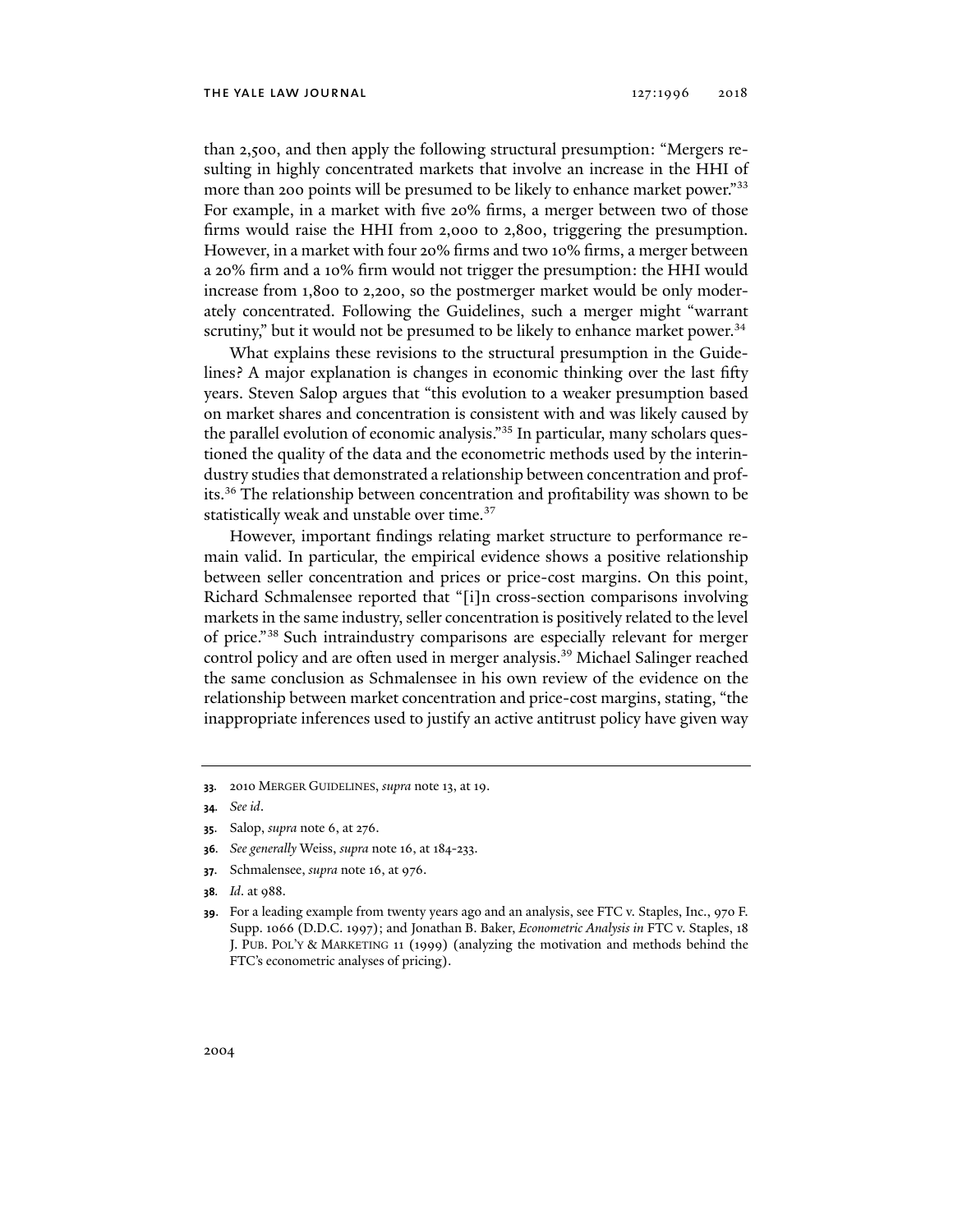to equally incorrect inferences that have been used to justify a relaxed merger policy."40

Economic thinking has also greatly evolved over the past fifty years regarding the *interpretation* of the empirical evidence relating market concentration to various measures of market performance. Two key points from this literature bear emphasis.

First, since at least the 1970s, antitrust economists have recognized that in markets where there are substantial economies of scale, the process of competition often leads quite naturally to high levels of concentration.<sup>41</sup> In such markets, the most efficient firms typically incur large fixed costs, including research and development (R&D) costs. In the long run, these firms will make the necessary investments only if they anticipate that future price-cost margins will be sufficiently large to allow them to earn an acceptable risk-adjusted rate of return. Thus, observing high levels of concentration and high price-cost margins does not, in and of itself, indicate any failure of the competitive process. Indeed, such a pattern is to be expected in industries where firms regularly make large R&D investments or incur other large fixed costs.

Second, quite apart from economies of scale, the process of competition can and often does cause a few firms to have large market shares if they are simply more efficient than their rivals.<sup>42</sup> Thus, observing a few firms growing, and even driving smaller or less efficient firms out of business, also does not, in and of itself, indicate any failure of the competitive process.

For these reasons, high levels of concentration and high price-cost margins can result quite naturally in today's economy from competitive processes playing out in ways that benefit consumers. This critical observation has very important policy implications. Efforts to proactively *deconcentrate* industries can easily be counterproductive—by disrupting economic efficiency and harming consumers—if they (1) force the breakup of the most successful and efficient firms; (2) prevent firms from achieving the available economies of scale; or (3) discourage firms from competing and growing for fear that they will later be broken up. These dangers were quite relevant in the 1960s, when proposals were floated to

**<sup>40</sup>**. Michael Salinger, *The Concentration-Margins Relationship Reconsidered*, 1990 BROOKINGS PA-PERS ON ECON. ACTIVITY: MICROECONOMICS 287, 287.

**<sup>41</sup>**. *See, e.g.*, ALFRED D.CHANDLER,JR., STRATEGY AND STRUCTURE:CHAPTERS IN THE HISTORY OF THE AMERICAN INDUSTRIAL ENTERPRISE (1962); ALFRED D. CHANDLER, JR., THE VISIBLE HAND: THE MANAGERIAL REVOLUTION IN AMERICAN BUSINESS (1977).

**<sup>42</sup>**. One robust empirical finding in industrial organization literature is that competing firms differ greatly in their efficiency. See, for example, Nicholas Bloom & John Van Reenen, *Why Do Management Practices Differ Across Firms and Countries*, 24 J. ECON. PERSP. 203 (2010), and the references therein.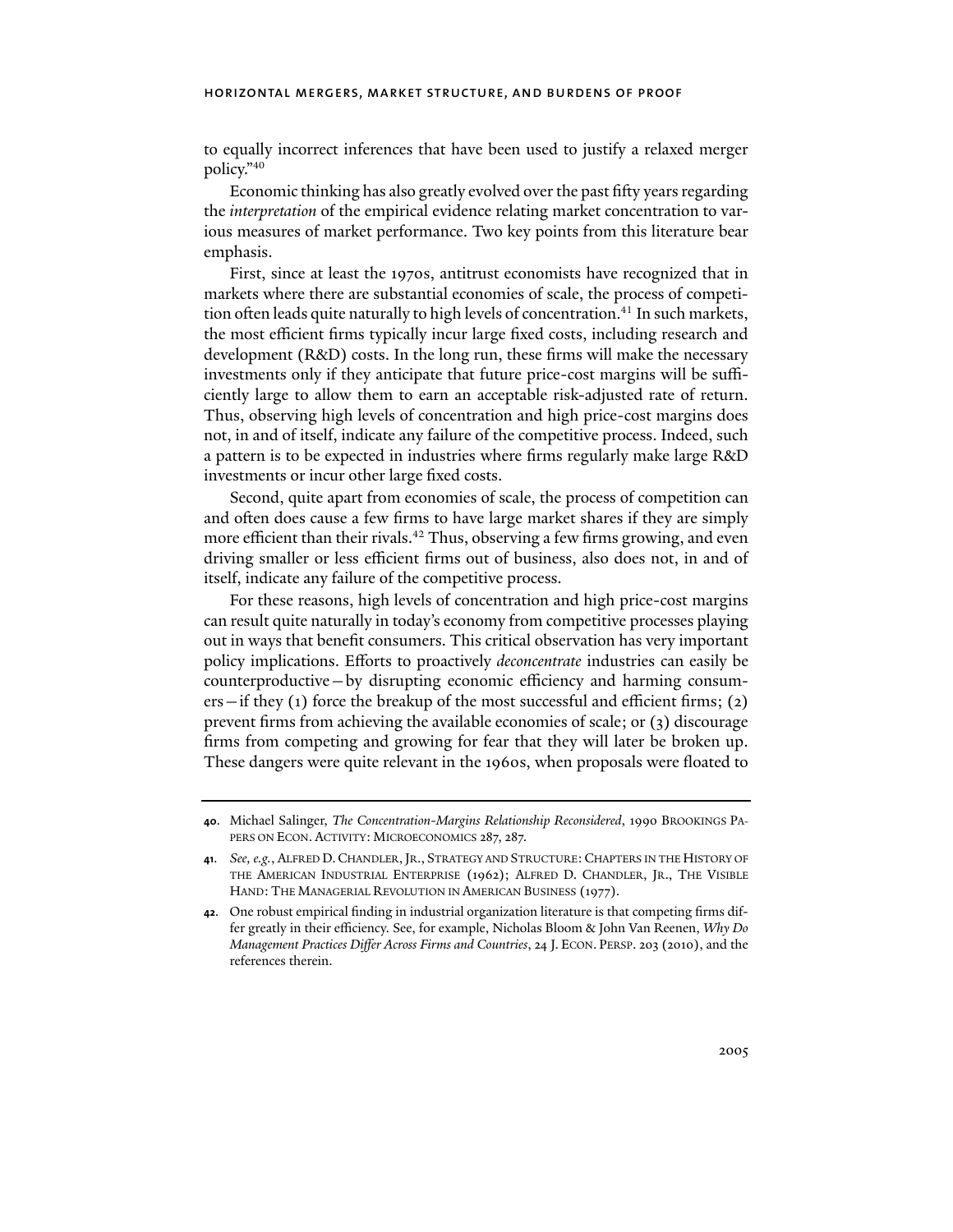#### THE YALE LAW JOURNAL 127:1996 2018

actively deconcentrate American industry. Most significant in this regard was the 1968 "Neal Report," which proposed passage of a "Concentrated Industries Act." 43 This Act would have directed the Attorney General "to affirmatively search out all 'oligopoly industries' in the United States . . . and bring legal proceedings against all 'oligopoly firms' with the aim of reducing the share of each oligopoly firm to no more than 12%."44

More generally, modern industrial organization economics strongly supports the view that antitrust policy must always be careful not to discourage firms, even large firms, from competing on the merits to attract more customers. This idea is captured well by what has become the mantra of modern antitrust policy: the goal of antitrust is "the protection of *competition*, not *competitors*."45 The United States has not only led the way in recognizing this important principle but also spent decades exporting this core principle to competition authorities around the world.

What does all this mean for merger enforcement?

First and foremost, economic theory and a wide range of economic evidence support the conclusion that horizontal mergers that significantly increase market concentration are likely to lessen competition and harm consumers by raising prices, reducing output, or limiting product quality or innovation. We have in mind here not only the intraindustry studies on market concentration and pricecost margins noted above, but also (1) decades of experience with merger enforcement at the DOJ and the FTC and in the courts; (2) evidence regarding how business executives evaluate competition and make strategic decisions; and (3) analyses showing that reducing trade barriers and allowing foreign rivals to compete in a domestic market lead to greater productivity, better management practices, and lower prices.46 Importantly, as shown especially by John Kwoka, the

**<sup>43</sup>**. PHIL C. NEAL ET AL., REPORT OF THE WHITE HOUSE TASK FORCE ON ANTITRUST POLICY, 115 CONG. REC. S15933, S16036 (daily ed. June 16, 1969). Phil Neal was the Chairman of the Task Force.

**<sup>44</sup>***. Id*. at 2. *See generally* Herbert Hovenkamp, *Introduction to the Neal Report and the Crisis in Antitrust*, 5 COMPETITION POL'Y INT'L 217 (2009) (discussing the background of the Report and its understanding of oligopolies).

**<sup>45</sup>**. Brown Shoe Co. v. United States, 370 U.S. 294, 320 (1962); *accord* Leegin Creative Leather Prods., Inc. v. PSKS, Inc., 551 U.S. 877, 906 (2007) (quoting Atl. Richfield Co. v. USA Petroleum Co., 495 U.S. 328, 338 (1990)).

**<sup>46</sup>**. For a discussion of a tiny portion of this evidence, which is extensively developed in the literature on international trade, see Carl Shapiro, *Competition and Innovation: Did Arrow Hit the Bull's Eye?*, *in* THE RATE AND DIRECTION OF INVENTIVE ACTIVITY REVISITED 389-94 (Josh Lerner & Scott Stern eds., 2012).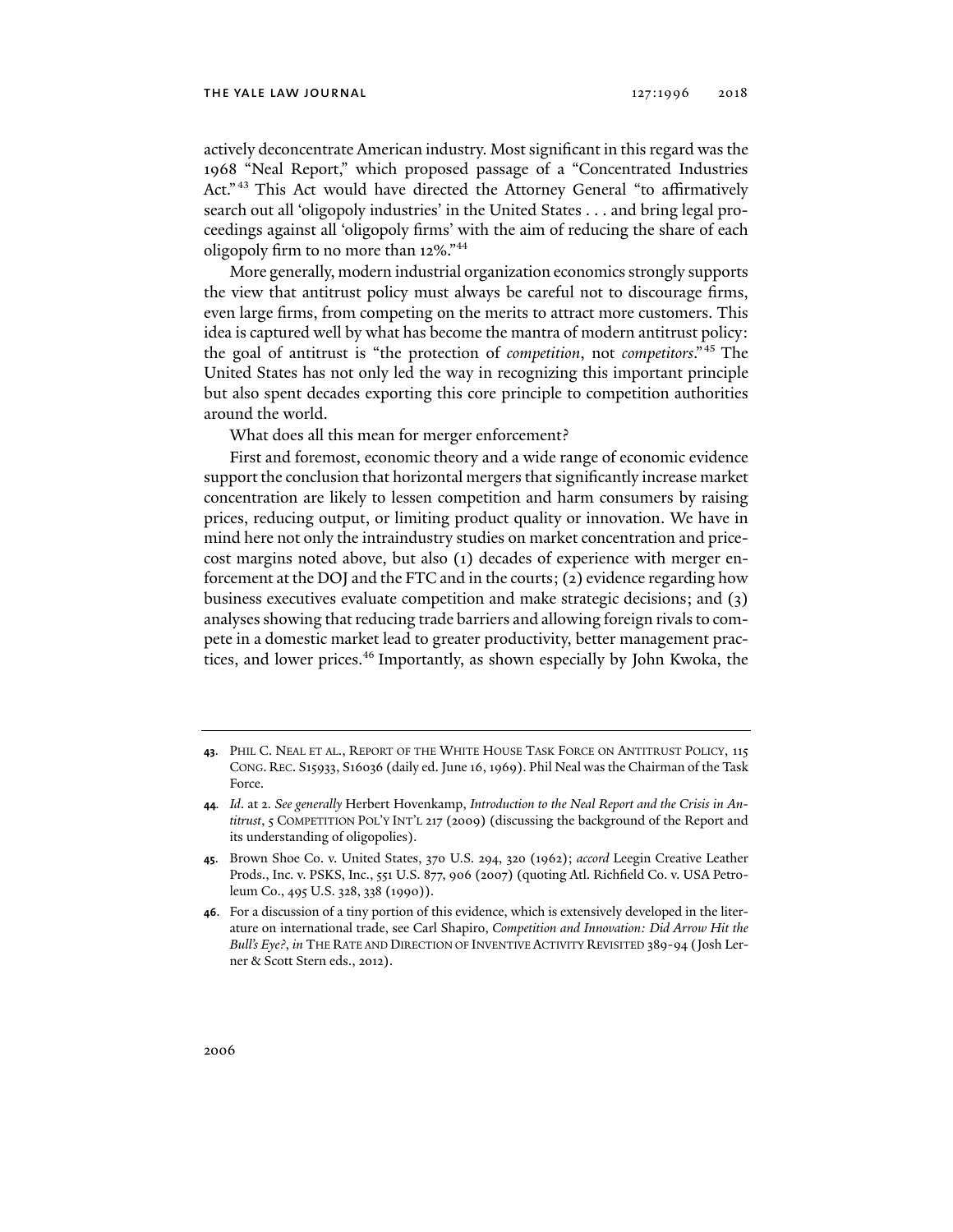evidence from merger retrospectives strongly supports the structural presumption by finding links between concentration and postmerger price increases.<sup>47</sup>

Second, the modern view that the competitive process often leads to highly concentrated markets makes it *all the more important* to prevent the victors of that process from joining forces by merging. If two firms have each effectively achieved a large scale of operations or learned how to run their operations efficiently, consumers benefit greatly when they compete vigorously against each other. So, logically, the empirical regularities cited above—that large firms are often the most efficient and the efficiency achieved at the leading firms is difficult for other firms to imitate or for new entrants to achieve—caution strongly against allowing the merger of two incumbents with large market shares, that being the best single indicator of success. Growth by smaller firms and entry cannot in general be relied upon to replace the competition lost through such a merger. This conclusion applies not only to price competition but also to other forms of competition that may be more important in the long run, namely competition to develop and introduce new and improved products and services. Indeed, one of the most important roles for merger enforcement is to prevent established incumbents from acquiring mavericks, disruptive entrants, or other firms that threaten their positions. For that reason, it is important to be forwardlooking when estimating the market shares of such firms.

Those who call for weakening or abandoning the structural presumption effectively argue that recent market success does not reliably predict future market success.<sup>48</sup> But this position is unsupported by the evidence. In the presence of economies of scale, which are likely to exist in a concentrated market, a small incumbent firm or an entrant is unlikely to be as effective a competitor as a larger firm. If firms differ greatly in their efficiencies, and if it is difficult for the less efficient firms to imitate their more efficient rivals (as is common), we will see a strong correlation between market share and efficiency. Again, if a firm with a

**<sup>47</sup>***. See generally* John Kwoka, *The Structural Presumption and the Safe Harbor in Merger Review: False Positives or Unwarranted Concerns?*, 81 ANTITRUST L.J. 837, 837-872 (2017) (finding that empirical data from past mergers confirms the presumption that concentration over a certain threshold produces anticompetitive effects). For a comprehensive look at merger retrospectives, see generally JOHN KWOKA, MERGERS, MERGER CONTROL, AND REMEDIES: A RETRO-SPECTIVE ANALYSIS OF U.S. POLICY (2015). Michael Vita and F. David Osinski critique part of Kwoka's book in Michael Vita & F. David Osinski, John Kwoka's Mergers, Merger Control and Remedies: A Critical Review (Dec. 21, 2016) (unpublished manuscript) (on file with authors). Kwoka responds to this critique in John Kwoka, Mergers, Merger Control and Remedies: A Response to the FTC Critique (Mar. 2017) (unpublished manuscript) (on file with authors).

**<sup>48</sup>***. E.g.*, John Harkrider, *Proving Anticompetitive Impact: Moving Past* Merger Guidelines *Presumptions*, 2005 COLUM. BUS. L. REV. 317.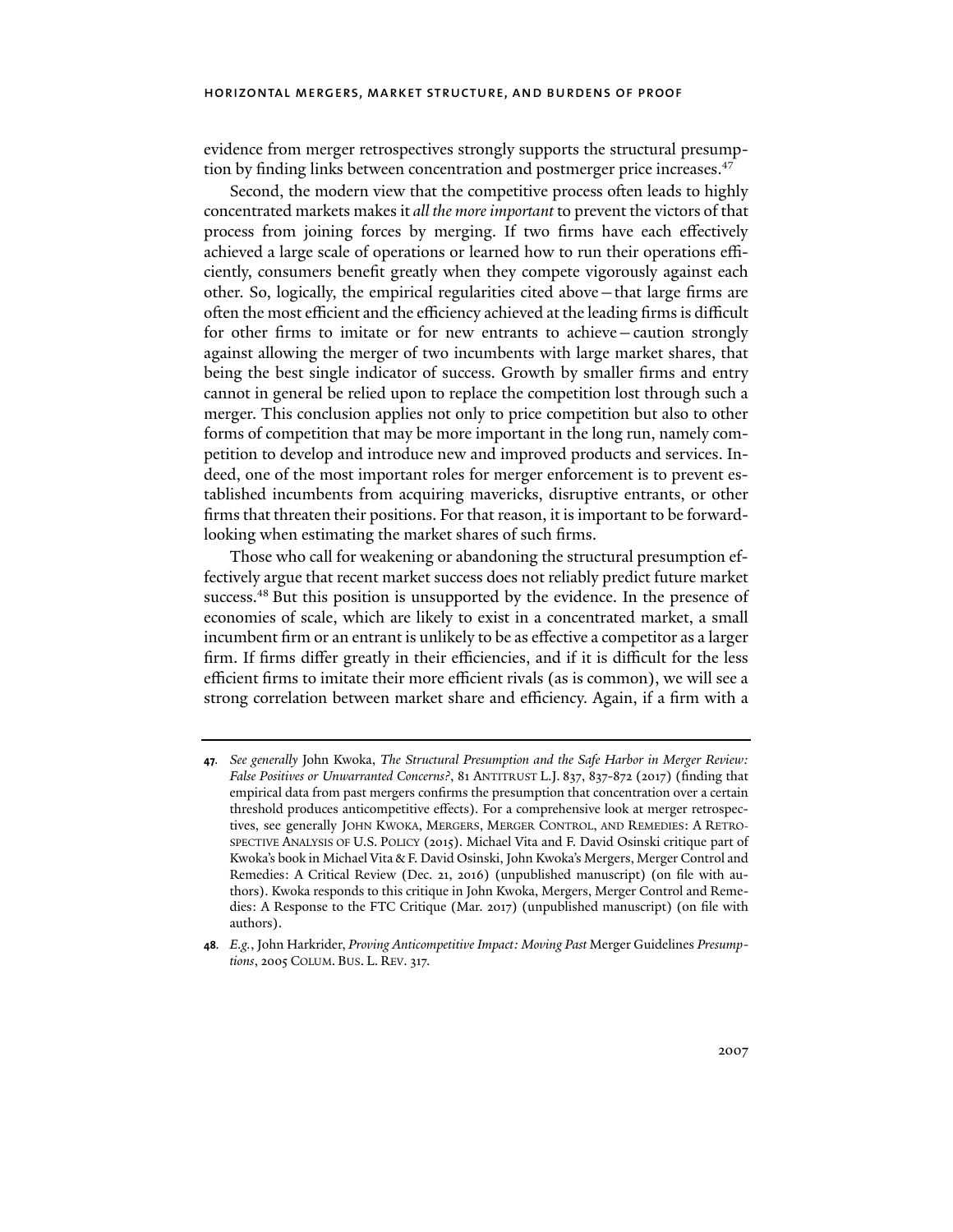large market share is acquired, it is unlikely that smaller, less efficient firms or entrants will be able to replace the lost competition in a timely manner. Likewise, if the merging firms own valuable specific assets that are difficult to replicate such as brand names, established relationships with customers, or important intellectual property—entry is unlikely to protect consumers from the loss of competition resulting from the merger.

In short, the structural presumption fits well not only with the economic evidence but also with business reality: as a general rule, firms with large market shares make for more effective competitors than firms with small market shares. When two of them merge, it takes time for the competition lost in the merger to be effectively replaced by smaller firms or entrants.<sup>49</sup>

## **ii. structure and presumptions in the case law and guidelines**

Not only is the structural presumption theoretically and empirically justified, but it is also very well-established in the case law. Challenges facing the courts tend to fall into two categories: (a) what evidence is sufficient to establish the presumption; and (b) once established, what must defendants show to rebut the presumption?

The decision most identified with merger laws driven by structural presumptions is *Philadelphia National Bank*, in which the Supreme Court appeared to make market structure almost decisive.<sup>50</sup> The Court observed that, because private business needed to be able to engage in planning, merger rules must be predictable and less prone to error. As a result, courts should "simplify the test of illegality" in the "interest of sound and practical judicial administration."51 With that, the Court held that a merger producing a firm that controls an "undue percentage share" of the market and that "results in a significant increase in the

- **49**. While in theory sufficient merger-specific synergies could make up for the loss of competition resulting from the merger (so consumers gain rather than lose), we are aware of no economic evidence indicating that such efficiencies are common. Certainly there is no such evidence sufficient to undermine the structural presumption as a general matter. In any event, the structural presumption is rebuttable. One means by which the merging parties might be able to rebut the presumption is through an efficiencies defense. While the Supreme Court has never recognized such a defense, lower courts have been open to evidence about efficiencies. *See* 4 AREEDA & HOVENKAMP, *supra* note 4, ch. 9E (analyzing cases).
- **50**. United States v. Phila. Nat'l Bank, 374 U.S. 321 (1963); *see also* Symposium, Philadelphia National Bank *at 50*, 80 ANTITRUST L.J. 189 (2015) (interviewing Judge Posner for his contributions to Justice Brennan's opinion in *Philadelphia National Bank* and its emphasis on the structural presumption).
- **51***. Phila. Nat'l Bank*, 374 U.S. at 363.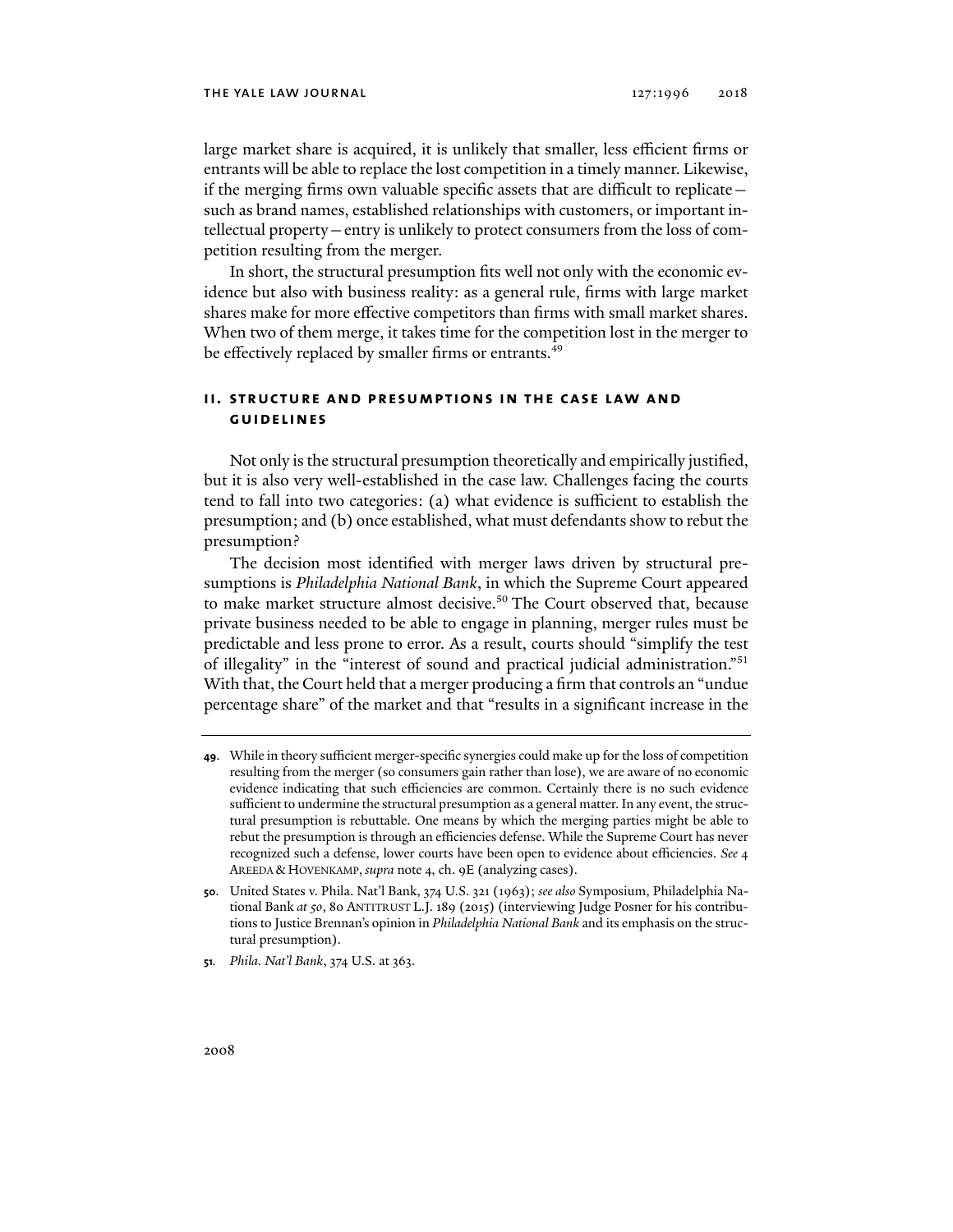concentration of firms in that market" is "inherently likely to lessen competition substantially."52 As a result, it must be enjoined, at least "in the absence of evidence clearly showing that the merger is not likely to have such anticompetitive effects."53

The Court then found such "undue" concentration based on the merging firms' premerger market shares of  $17\%$  and  $13\%$  and a CR4 of around  $70\%$ .<sup>54</sup> These numbers exceeded the standards for illegality in merger cases of that era,<sup>55</sup> although they would not necessarily generate a challenge today. Beyond condemning the merger in this case, the Supreme Court did not specify the size of an "undue" percentage or the amount of a "significant" increase and said nothing about overall market concentration levels.<sup>56</sup> That last point is perplexing because it suggests the Court was apparently not worried about overall market concentration as such, but mainly about the market shares of the merging partners. The Court also made clear that the market-share-based conclusion was presumptive. It applied only "in the absence of evidence" showing that the merger would not have the feared anticompetitive effects.<sup>57</sup> The Court also did not decide how burdens of proof should be assigned.

The Supreme Court's first major qualification of *Philadelphia National Bank* came in 1974 in its *General Dynamics* decision.58 Brushing aside the government's challenge, the Supreme Court concluded that the government's reliance on the

#### **52***. Id.*

- **56***. Phila. Nat'l Bank*, 374 U.S. at 364.
- **57***. Id.* at 363.
- **58***. See* United States v. Gen. Dynamics Corp., 415 U.S. 486, 497-98 (1974).

**<sup>53</sup>***. Id.*

**<sup>54</sup>***. Id.* at 363-72. The CR4 consists of the sum of the market shares of the market's four largest firms. The 1968 Merger Guidelines employed the CR4, but the index was replaced in the 1982 Merger Guidelines by the HHI, which is measured by the squares of the market shares of all firms in the market. *See* 1982 MERGER GUIDELINES, *supra* note 31, at12-13. Salop estimates that the merger between PNB and Girard would have increased the HHI from 1459 to 2037 in the market for loans, and from 1442 to 2059 in the market for deposits. Salop, *supra* note 6, at 273 tbl.1.

**<sup>55</sup>***. See, e.g*., United States v. Von's Grocery Co., 384 U.S. 270, 281 (1966) (White, J., concurring) (noting that the acquisition, which the majority held invalid under Section 7 of the Clayton Antitrust Act, had a premerger CR4 of 24.4% and merging partner shares of 4.7% and 4.2%). Other cases leading to condemnation on low market shares and/or concentration include United States v. Phillipsburg Nat'l Bank & Tr. Co., 399 U.S. 350, 365-69 (1970); United States v. Third Nat'l Bank in Nashville, 390 U.S. 171, 181-83 (1968); United States v. Pabst Brewing Co., 384 U.S. 546, 550-53 (1966); United States v. Cont'l Can Co., 378 U.S. 441, 458-66 (1964); and United States v. Aluminum Co. of Am., 377 U.S. 271, 277-81 (1964).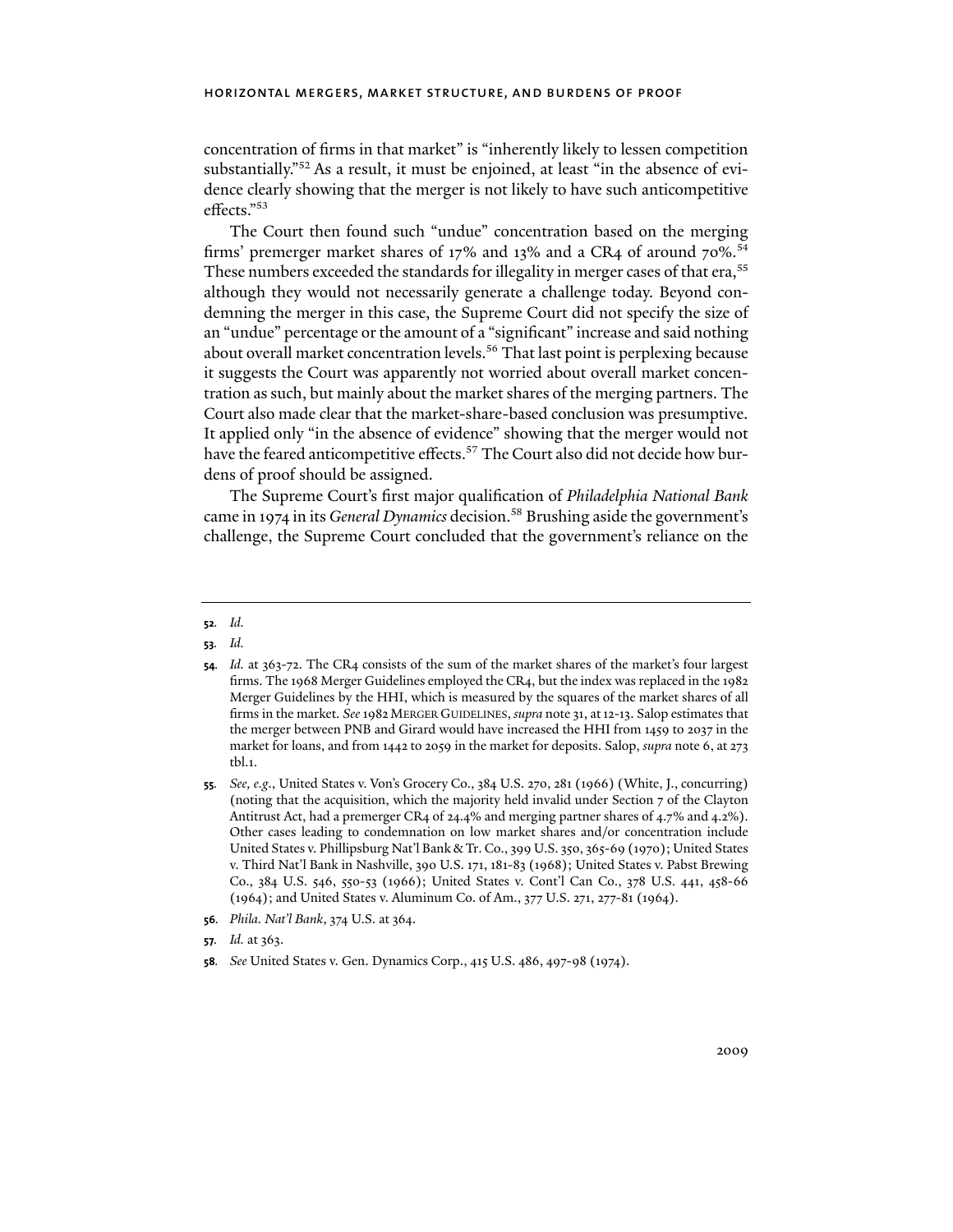#### THE YALE LAW JOURNAL 127:1996 2018

merging firms' historical market shares in the production and sale of coal in certain geographic areas exaggerated the merger's anticompetitive effects.<sup>59</sup> The district court had found the alleged market to be too narrowly defined, given that coal was steadily losing market share to oil and natural gas.<sup>60</sup> Further, the companies' depleted reserves strongly suggested that historical market shares would not be a reliable predictor of the merged firm's future competitive presence.<sup>61</sup> The Supreme Court affirmed, focusing largely on the second ground.<sup>62</sup>

The Supreme Court's *General Dynamics* analysis did not attack the structural presumption as such. It is better read as cautioning how market shares should be measured and understood in order to determine whether the structural presumption applies. 63 The D.C. Circuit's 1990 opinion in *Baker Hughes* thus overread *General Dynamics* on this point.64 However, the *Baker Hughes* decision also emphasized the esoteric nature of the market in that case—the U.S. market for hard-rock hydraulic underground drilling rigs—which was characterized by a very small number of transactions and, as a result, wide annual variations in market share data based on sales.<sup>65</sup> While a low number of annual sales can make market share data noisy, and thus suggest that measuring market shares over a longer period of time would result in greater accuracy, we do not see why it reduces the danger of collusion. One could just as easily conclude to the contrary.<sup>66</sup> The *Baker Hughes* opinion also produced a startling conclusion about the burden-shifting framework—namely, that "[i]mposing a heavy burden of production" on defendants' rebuttal to structural evidence would be "anomalous where, as here, it is easy to establish a prima facie case."67 The court appeared to be saying that where high market shares make the government's prima facie structural case strong, and thus easy to make,<sup>68</sup> some sense of justice requires that the defendant's case be correspondingly easy to make as well. This makes little sense

**60**. United States v. Gen. Dynamics Corp., 341 F. Supp. 534, 538-40 (N.D. Ill. 1972).

- **62***. Gen. Dynamics*, 415 U.S. at 501-02.
- **63***. See* 4 AREEDA & HOVENKAMP, *supra* note 4, ¶ 962a.
- **64**. United States v. Baker Hughes, Inc., 908 F.2d 981, 982-83 (D.C. Cir. 1990).
- **65***. Id.* at 986.
- **66***. See* George Bittlingmayer, *Decreasing Average Cost and Competition: A New Look at the* Addyston Pipe *Case*, 25 J.L. & ECON. 201, 206-10 (1982) (explaining the relationship between lumpiness of sales and propensity for collusion).
- **67***. Baker Hughes,* 908 F.2d at 992.
- **68***. See id.* at 983 & n.3. The premerger market shares were 40.8% and 17.5%, and in one year the two firms enjoyed a combined share of 76%. *Id.* at 983 n.3.

**<sup>59</sup>***. Id.* at 501.

**<sup>61</sup>***. Id.* at 559-60.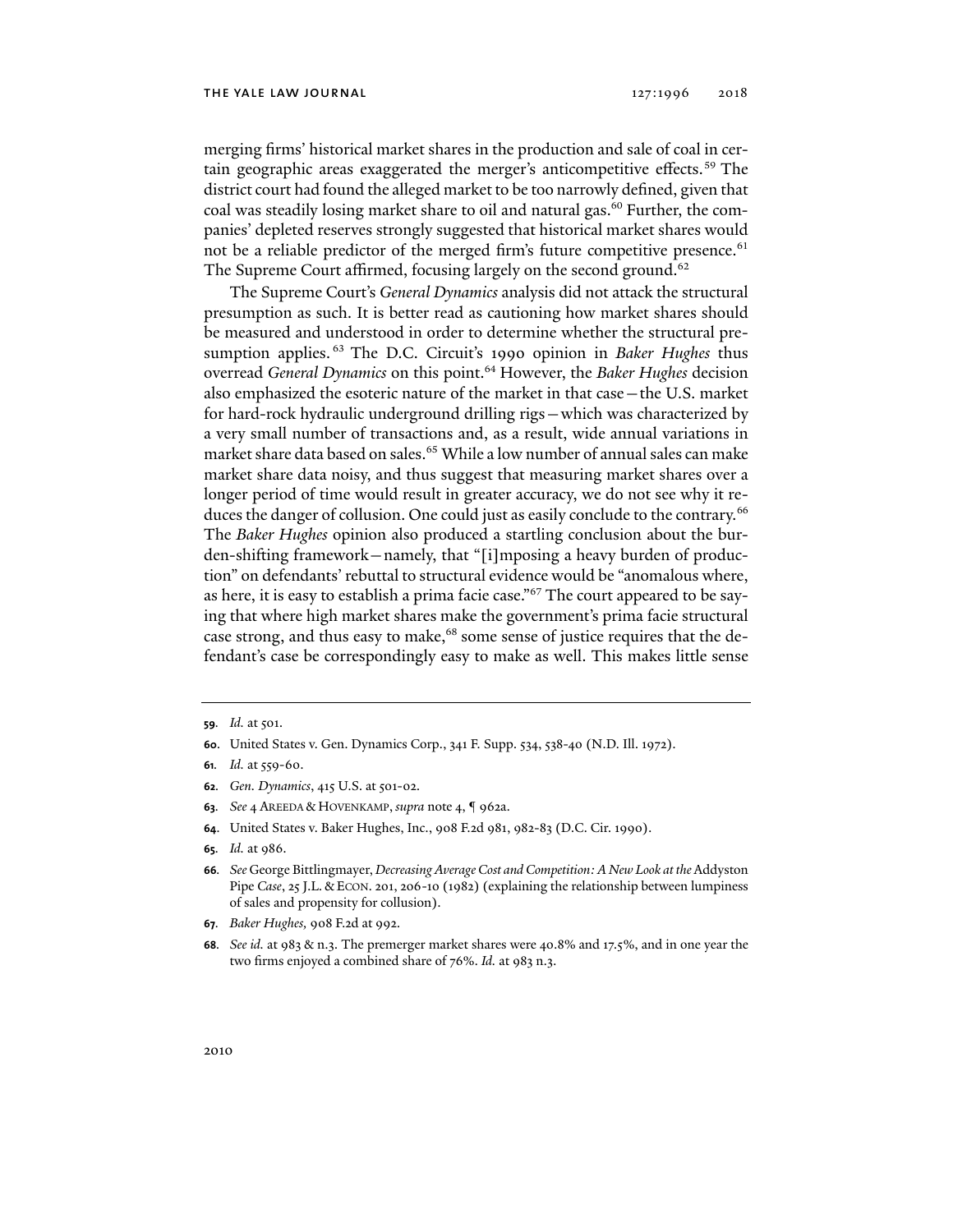to us. When the plaintiff 's case is stronger, the defendant's case is accordingly weaker and will naturally be harder to prove. At that point the court launched an attack against the "role of statistics" in Section 7 actions, referring expressly to the HHI.<sup>69</sup>

Notwithstanding *Baker Hughes*'s analytical shortcomings, the decision has attained considerable importance in merger litigation, giving rise to what is commonly called the "*Baker Hughes* presumption." As formulated in the D.C. Circuit's *Heinz* decision:

First the government must show that the merger would produce a firm controlling an undue percentage share of the relevant market, and [would] result[] in a significant increase in the concentration of firms in that market. Such a showing establishes a presumption that the merger will substantially lessen competition. To rebut the presumption, the defendants must produce evidence that show[s] that the market-share statistics [give] an inaccurate account of the [merger's] probable effects on competition in the relevant market. If the defendant successfully rebuts the presumption [of illegality], the burden of producing additional evidence of anticompetitive effect shifts to the government, and merges with the ultimate burden of persuasion, which remains with the government at all times.<sup>70</sup>

In fact, the widely-followed *Heinz* statement<sup>71</sup> of the burden-shifting framework is not very distinct from the *Philadelphia National Bank* Court's findings. There the Court wrote:

[W]e think that a merger which produces a firm controlling an undue percentage share of the relevant market, and results in a significant increase in the concentration of firms in that market, is so inherently likely

**<sup>69</sup>***. Id.* at 992.

**<sup>70</sup>***.* FTC v. H.J. Heinz Co., 246 F.3d 708, 715 (D.C. Cir. 2001) (citations and quotation marks omitted).

**<sup>71</sup>***. See* Saint Alphonsus Med. Ctr.-Nampa Inc. v. St. Luke's Health Sys., 778 F.3d 775, 783 (9th Cir. 2015) (applying a similar framework to that of the *Philadelphia National Bank* Court); FTC v. Univ. Health, Inc., 938 F.2d 1206, 1218-19 (11th Cir. 1991); United States v. Bazaarvoice, Inc., No. 13-CV-00133-WHO, 2014 WL 203966, at \*64 (N.D. Cal. Jan. 8, 2014) (similar); United States v. H&R Block, Inc., 833 F. Supp. 2d 36, 49-50 (D.D.C. 2011).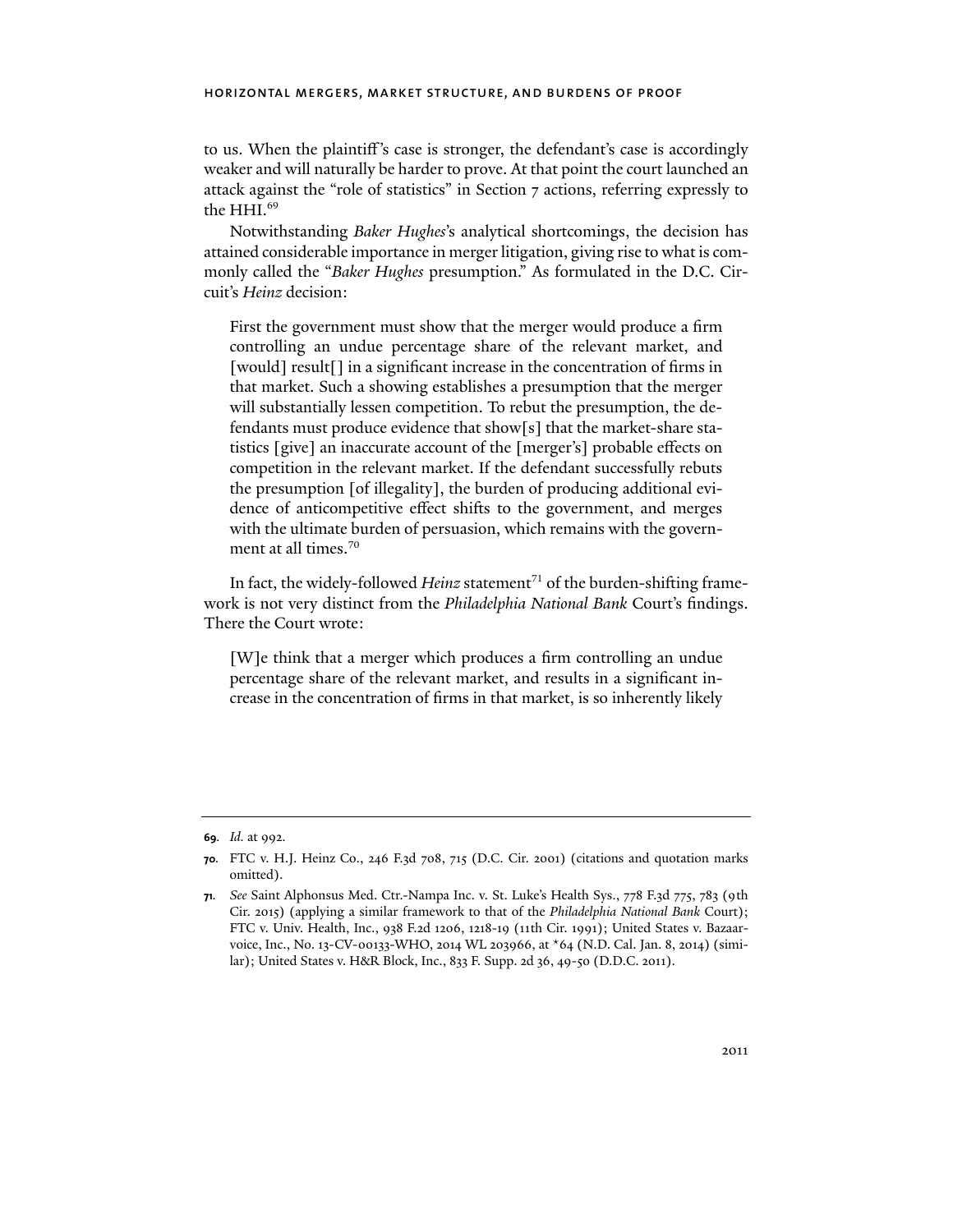to lessen competition substantially that it must be enjoined in the absence of evidence clearly showing that the merger is not likely to have such anticompetitive effects.<sup>72</sup>

The *Philadelphia National Bank* Court was clearly concerned about the "rising tide of economic concentration in the American economy."73 At the same time, however, it wished to simplify the test of illegality so that "businessmen can assess the legal consequences of a merger with some confidence."<sup>74</sup> As a result, "elaborate proof of market structure, market behavior, or probable anticompetitive effects" was unnecessary. This latter goal was addressed by the Merger Guidelines. The structural presumption was not originally based on any particular mechanism by which a merger would lessen competition, but rather on the general notion that competition is strongest when there are many firms, none with a large market share. The 1968 Merger Guidelines adopted this highly structural approach to merger review and enforcement, stating that "the primary role of Section 7 enforcement is to preserve and promote market structures conducive to competition."75

The 1982 Guidelines took merger enforcement in a somewhat different direction, giving much less weight to market concentration and much more weight to the predicted competitive effects of a merger. The 1982 Merger Guidelines state, "The unifying theme of the Guidelines is that mergers should not be permitted to create or enhance 'market power' or to facilitate its exercise."76 Under the 1982 Merger Guidelines, the predicted competitive effects of a proposed merger were generally evaluated based on whether that merger would make cartellike coordination more likely or more effective. That approach fit well with the structural presumption, applying George Stigler's theory that the HHI metric of market concentration also measures the risk of collusion.<sup>77</sup>

Beginning with the 1992 Horizontal Merger Guidelines, some version of the burden-shifting framework has also been included in agency enforcement policy. The 1992 Guidelines make market share thresholds presumptive, together

**<sup>72</sup>***.* United States v. Phila. Nat'l Bank, 374 U.S. 321, 363 (1963).

**<sup>73</sup>***. Id.* (quoting Brown Shoe Co. v. United States, 370 U.S. 294, 315 (1962)).

**<sup>74</sup>***. Id.* at 362.

**<sup>75</sup>***.* 1968 MERGER GUIDELINES, *supra* note 21, § 2.

**<sup>76</sup>***.* 1982 MERGER GUIDELINES, *supra* note 31, § I.

**<sup>77</sup>**. George J. Stigler, *A Theory of Oligopoly*, 72 J. POL. ECON. 44, 55 (1964). William Baxter, the Assistant Attorney General who issued the 1982 Merger Guidelines, was strongly influenced by Stigler's work. On Stigler's influence on Baxter, see Dennis W. Carlton & Sam Peltzman, *Introduction to Stigler's Theory of Oligopoly*, 6 COMPETITION POL'Y INT'L 237, 248 (2010).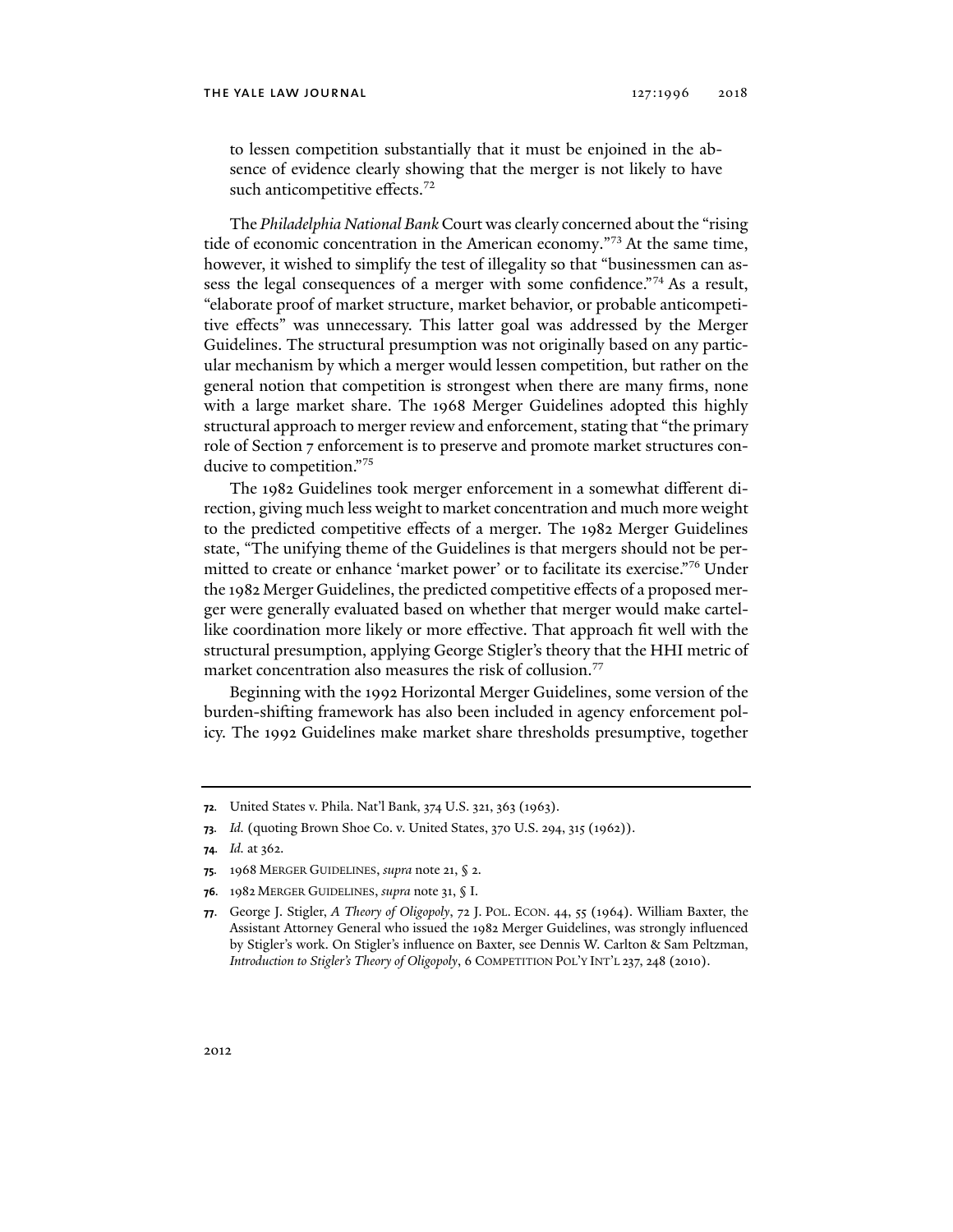with language indicating that "[t]he presumption may be overcome by a showing that factors set forth [elsewhere in the Guidelines] make it unlikely that the merger will create or enhance market power or facilitate its exercise, in light of market concentration and market shares."78

Those guidelines also state, however, that they do not "attempt to assign the burden of proof, or the burden of coming forward with evidence, on any particular issue."79 The 2010 Guidelines actually come the closest to incorporating the presumption as it was originally articulated in *Philadelphia National Bank*:

The Agencies give weight to the merging parties' market shares in a relevant market, the level of concentration, and the change in concentration caused by the merger. Mergers that cause a significant increase in concentration and result in highly concentrated markets are presumed to be likely to enhance market power, but this presumption can be rebutted by persuasive evidence showing that the merger is unlikely to enhance market power.<sup>80</sup>

The courts have been quite receptive to the changing structural standards in the Guidelines as they have evolved from the first set, issued in 1968, to the current 2010 Guidelines. Both the structural thresholds and the weight to be given to them have varied, and the courts have gone along—implicitly agreeing that as evidence and theory in this area change, the agencies have the discretion to respond accordingly.<sup>81</sup>

#### **iii. the structural presumption in unilateral effects cases**

A more consequential shift that occurred with the release of the 1992 Horizontal Merger Guidelines was the explicit introduction of "unilateral effects" into

**<sup>78</sup>**. U.S. DEP'T OF JUSTICE, HORIZONTAL MERGER GUIDELINES § 1.51(c) (1992 & 1997), http:// www.justice.gov/atr/horizontal-merger-guidelines-0 [http://perma.cc/JFS5-79FJ].

**<sup>79</sup>***. Id.* § 0.1.

**<sup>80</sup>***.* 2010 MERGER GUIDELINES, *supra* note 13, at § 2.1.3 (citation omitted).

**<sup>81</sup>**. For discussions of the gradual evolution of the Guidelines, see Donald I. Baker & William Blumenthal, *The 1982 Guidelines and Preexisting Law*, 71 CALIF. L. REV. 311 (1983) (discussing the 1982 Guidelines); Dennis W. Carlton, *Revising the Horizontal Merger Guidelines*, 6 J. COM-PETITION L. &ECON. 619 (2010) (discussing the 2010 Guidelines); and Thomas B. Leary, *The Essential Stability of Merger Policy in the United States*, 70 ANTITRUST L.J. 105 (2002) (discussing the 1992 Guidelines, as revised in 1997).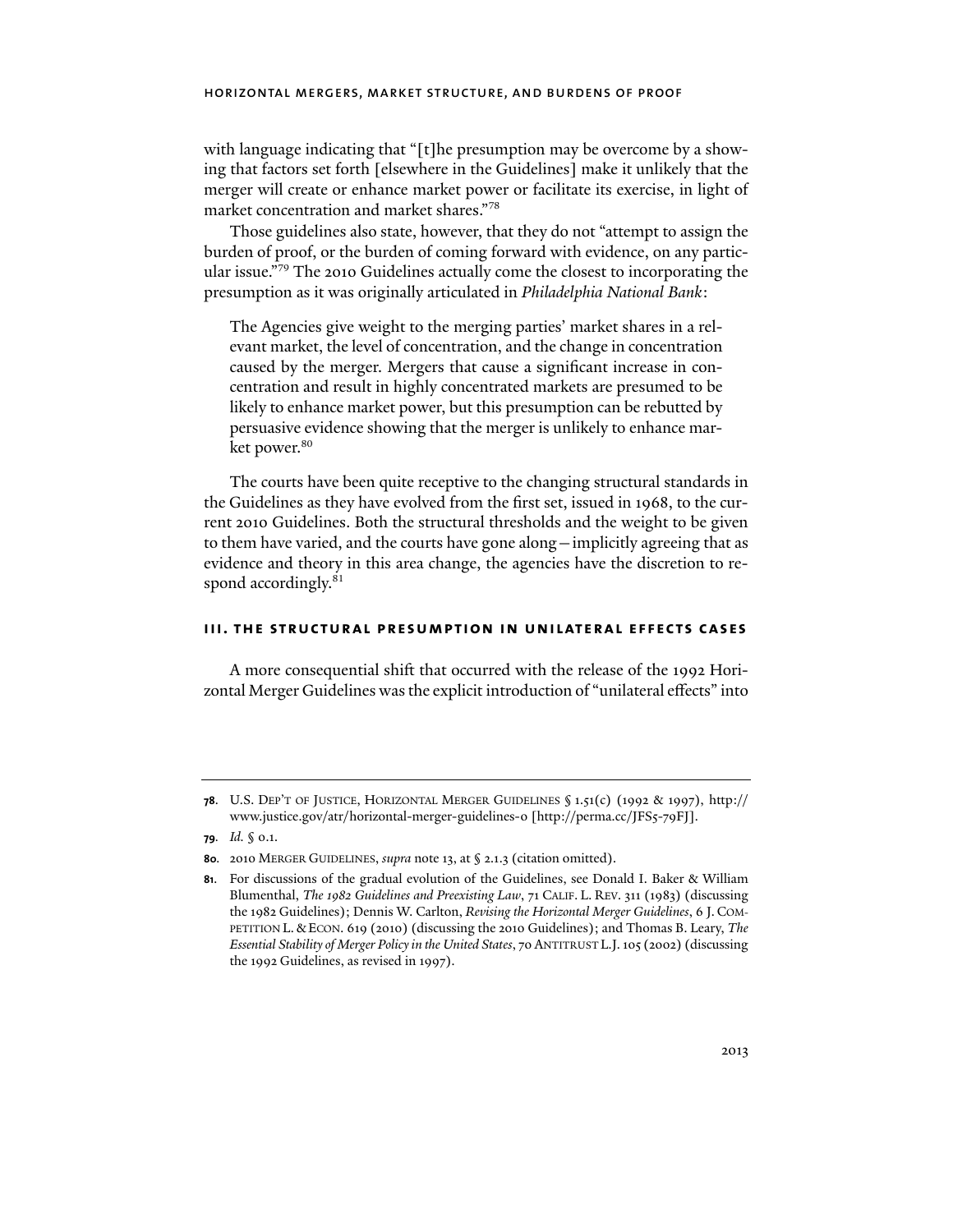merger analysis.<sup>82</sup> Unilateral effects arise when a merger eliminates competition between two merging firms but does not alter the manner in which the other firms in the market compete. As a result, the theory of unilateral effects does not depend on any assumption of market-wide coordination among rivals. Now, twenty-five years later, the clear majority of merger investigations focuses on unilateral effects; only a minority focuses on coordinated effects.<sup>83</sup> Overall, this has been a positive development, reflecting a shift in the U.S. economy away from commodities and manufacturing and toward differentiated products and services. But this shift has posed a challenge for the structural presumption because unilateral effects largely depend on the extent of direct competition, or "diversion," between the merging firms, rather than on the overall level of market concentration. Indeed, the 2010 Horizontal Merger Guidelines state that "[t]he Agencies rely much more on the value of diverted sales than on the level of the HHI for diagnosing unilateral price effects in markets with differentiated products."84

Despite the shift in merger enforcement toward unilateral effects, the *Philadelphia National Bank* presumption based on structural evidence and the opportunity to rebut remains alive and well in horizontal merger analysis. As articulated in the 2010 Horizontal Merger Guidelines, the basic contours of the presumption have been adapted to unilateral effects analysis, where the primary inquiry is not based on overall market concentration but rather on the relative degree of substitution between the merging firms' output and the predicted impact of the merger on the postmerger firm's own prices.<sup>85</sup>

- **84***.* 2010 MERGER GUIDELINES, *supra* note 13, at § 6.1. See Shapiro, *supra* note 12, for an extended analysis of unilateral price effects in markets with differentiated products.
- **85***. See, e.g.*, United States v. Anthem, Inc., 236 F. Supp. 3d 171 (D.D.C.), *aff 'd*, 855 F.3d 345 (D.C. Cir.), *cert. dismissed*, 137 S. Ct. 2250 (2017) (applying the *Baker Hughes* burden-shifting analysis in a unilateral effects case); FTC v. Sysco Corp., 113 F. Supp. 3d 1, 15, 23 (D.D.C. 2015) (permitting a rebuttal to a prima facie unilateral effects case, but agreeing with the FTC that an injunction should be issued against a proposed merger); United States v. H&R Block, Inc. 833 F. Supp. 2d 36, 49-50 (D.D.C. 2011) (applying the *Baker Hughes* burden-shifting analysis in a unilateral effects case); FTC v. CCC Holdings Inc., 605 F. Supp. 2d 26, 47-49 (D.D.C. 2009) (discussing evidence of historic entry by new firms).

**<sup>82</sup>**. *See* FED. TRADE COMMISSION, HORIZONTAL MERGER GUIDELINES § 2.2 (Apr. 8, 1997), http:// www.ftc.gov/sites/default/files/attachments/merger-review/hmg.pdf [http://perma.cc /BC3M-WVGX].

**<sup>83</sup>***. See* Malcolm B. Coate & Shawn W. Ulrick, How Much Does the Choice Between Collusion and Unilateral Effects Matter in Merger Analysis? 1 (Nov. 15, 2017) (unpublished manuscript), http://ssrn.com/abstract\_id=2995679 [http://perma.cc/HQ89-7Q7V] (noting that "[t]he share of (non-monopoly) merger investigations studied under a unilateral effects theory grew, with some ups and downs, from 16 percent in fiscal years 1989-1992, to more than half in 1999-2000, to 76 percent in 2011-2014").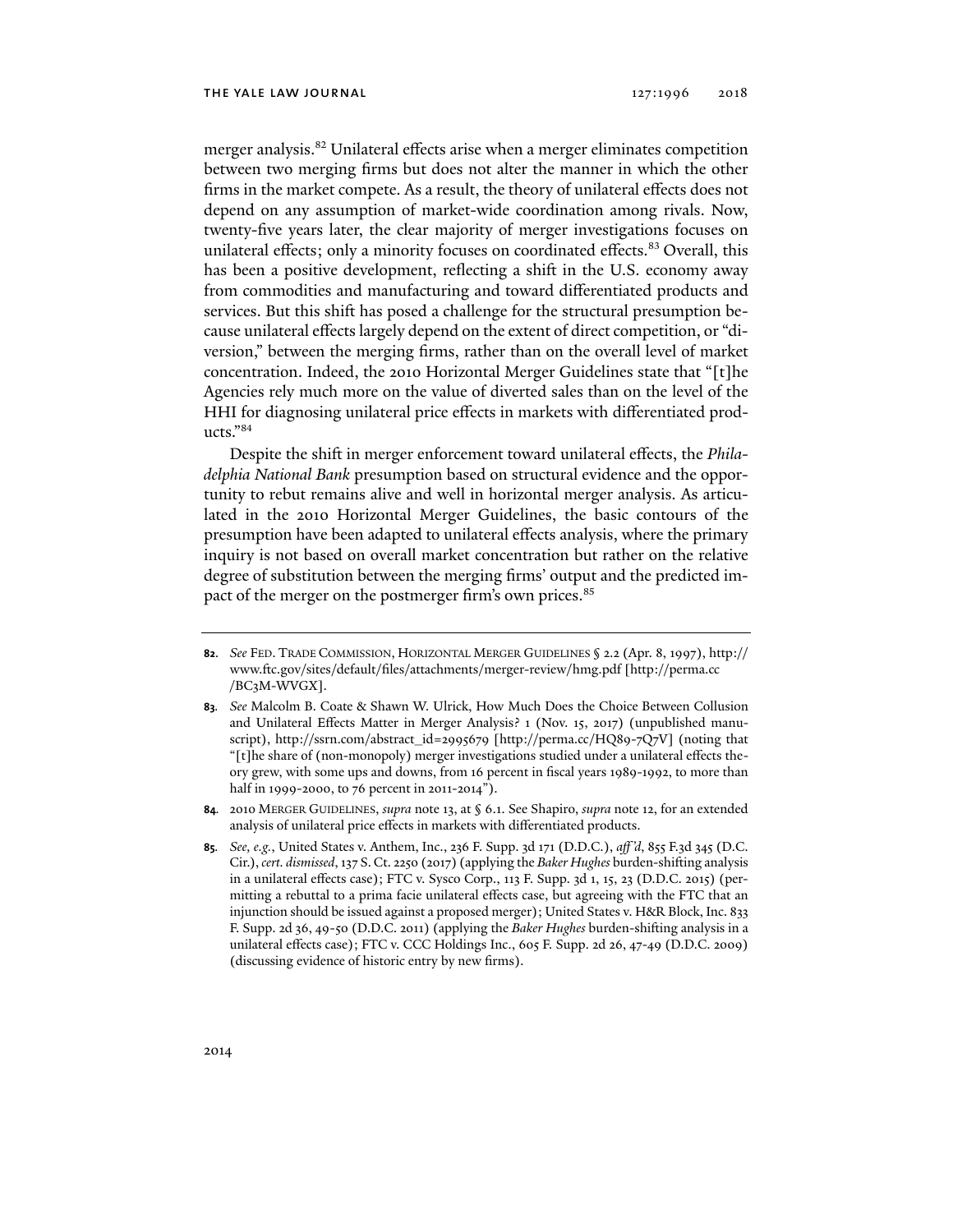The extent to which the structural presumption operates in unilateral effects cases invites an additional concern: to what extent can a "structural" presumption be said to apply when a particular type of merger analysis does not require a market definition at all? Economic analysis of unilateral effects can proceed without defining a relevant market, although there is some question about whether such analysis is permitted by the statute.<sup>86</sup> The language of Section 7 requires those challenging a merger to identify some "line of commerce" and "section of the country" in which the anticompetitive effects of a merger will be felt. In *Brown Shoe*, the Supreme Court interpreted the term "line of commerce" to refer to a relevant product market, and the term "section of the country" to refer to a relevant geographic market.<sup>87</sup>

The legislative history of Section 7 is not entirely clear on the issue, but more likely than not the two phrases were never intended to have so precise a meaning. The phrase "line of commerce" was in widespread use by both businesspeople and courts to describe a particular "line" that a seller might sell, often including nonsubstitutable goods.<sup>88</sup> The phrase "section of the country" was very likely intended to be jurisdictional – that is, to ensure that the statute reached only anticompetitive effects felt within the United States.<sup>89</sup> By 1950, when the amendments to Section 7 were drafted, courts had already begun to use the term "relevant market,"<sup>90</sup> and if that is what Congress meant, they very likely would have used it. The effect of this reading is not particularly important in a traditional concentration-increasing merger where the threat is of collusion or collusionlike behavior. For example, use of the HHI requires that a relevant market, i.e.,

**<sup>86</sup>***. See, e.g.*, Deborah L. Feinstein et al., *Merger Guidelines Revisited?*, 24 ANTITRUST 8 (2009) (providing commentary contemporaneously with the 2010 Guidelines and expressing doubt that one could do merger analysis without defining a relevant market).

**<sup>87</sup>***.* Brown Shoe Co. v. United States, 370 U.S. 294, 324 (1962) ("The 'area of effective competition' must be determined by reference to a product market (the 'line of commerce') and a geographic market (the 'section of the country')."); *accord* United States v. Gen. Dynamics Corp., 415 U.S. 486, 491 (1974); FTC v. Whole Foods Mkt., Inc., 548 F.3d 1028, 1036 (D.C. Cir. 2008).

**<sup>88</sup>***. E.g.*, Gilbert v. Citizens' Nat'l Bank of Chickasha, 160 P. 635, 641 (Okla. 1916) (holding that contract interpretation depends upon the customs or usage of trade of "those engaged in that line of commerce." (quoting Mobile Fruit & Trading Co. v. Judy & Son, 91 Ill. App. 82, 90  $(1000)$ ).

**<sup>89</sup>***. See* Herbert J. Hovenkamp, *Markets in Merger Analysis*, 57 ANTITRUST BULL. 887, 892 (2012) (discussing other decisions).

**<sup>90</sup>***. See, e.g.*, United States v. Columbia Steel Co., 334 U.S. 495, 508 (1948) (disagreeing with the government on the selection of the relevant market); United States v. Aluminum Co. of Am., 148 F.2d 416 (2d Cir. 1945) (using the term "market").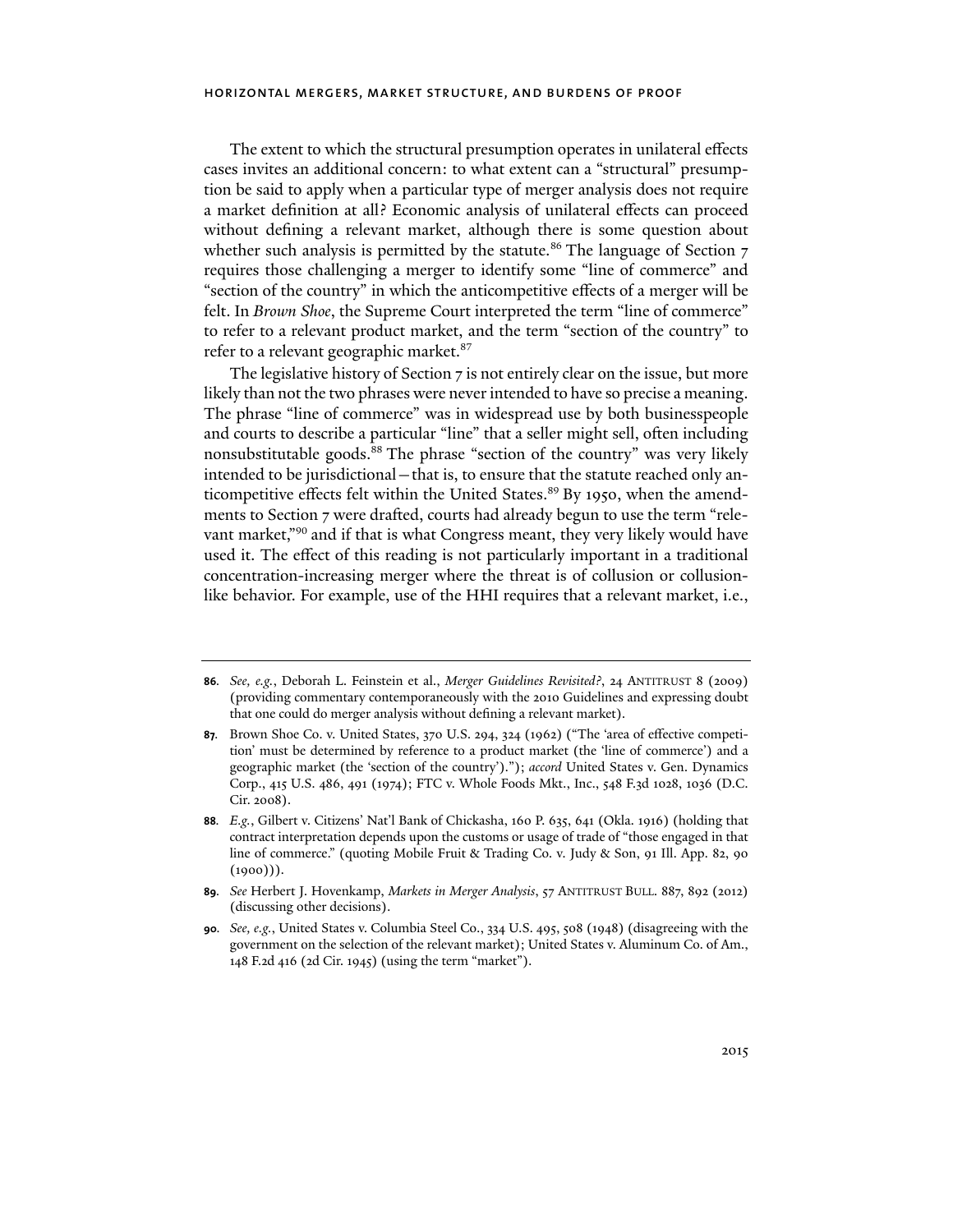line of commerce, be identified before concentration can be assessed. The requirement can become an unnecessary and counterproductive encumbrance, however, in unilateral effects cases, which examine diversion of sales as between specific pairs of firms. In unilateral effects cases involving differentiated products, drawing an artificial boundary between products that are close enough substitutes to be "in the market" and those that are not is simply not a part of the economic analysis of likely competitive effects.<sup>91</sup> Put differently, in most cases, unilateral effects can be estimated without the need to define a relevant antitrust market, and the legal requirement that it be done does not assist in this analysis.

In any event, *Brown Shoe* not only equated the two statutory phrases with relevant markets, but also found that Congress did not explicitly accept or reject particular tests for measuring relevant markets, "either as defined in terms of product or in terms of geographic locus of competition, within which the anticompetitive effects of a merger were to be judged."92

A completely acceptable reading of this language is that any grouping of sales identified as experiencing a non-cost-justified price increase can be considered a "relevant market" for the purpose of merger analysis. Happily for economists, this approach lines up very well with relevant markets defined using the HMT: if the merged firm would find it profitable to significantly raise prices unilaterally after the merger, then the HMT as applied to the merging firms' products will be satisfied.<sup>93</sup> It does not matter if conventional market definition criteria under *Brown Shoe* would also have identified a broader grouping of products as a relevant market. For example, if a merger of firms A and B with harmful unilateral effects would lead to a significant price increase, then postmerger the products sold by firm AB become the grouping of products over which the effects of that merger are to be judged. It does not matter that firms A and B may also sell in a larger product market that also includes products sold by other firms.<sup>94</sup>

*Brown Shoe* rather awkwardly gave some credence to this approach by acknowledging that even when a market is defined, relevant "submarkets may exist which, in themselves, constitute product markets for antitrust purposes."<sup>95</sup> The

**<sup>91</sup>**. Various methods are available to evaluate competitive effects, including looking at diversion ratios, calculating upward pricing pressure, and performing merger simulation, but none of these rely on market definition.

**<sup>92</sup>***. Brown Shoe*, 370 U.S. at 320-21.

**<sup>93</sup>**. The converse is not true, since the HMT takes as given the prices of all products outside the candidate market and assumes no entry into the relevant market, which makes it more likely that the price increase in question will be profit-maximizing for the merged firm.

**<sup>94</sup>**. For earlier discussion about the HMT and our point that a merger violates section 7 if it is likely to harm competition in any relevant market, see *supra* text accompanying notes 8-9.

**<sup>95</sup>***. Brown Shoe*, 370 U.S. at 325.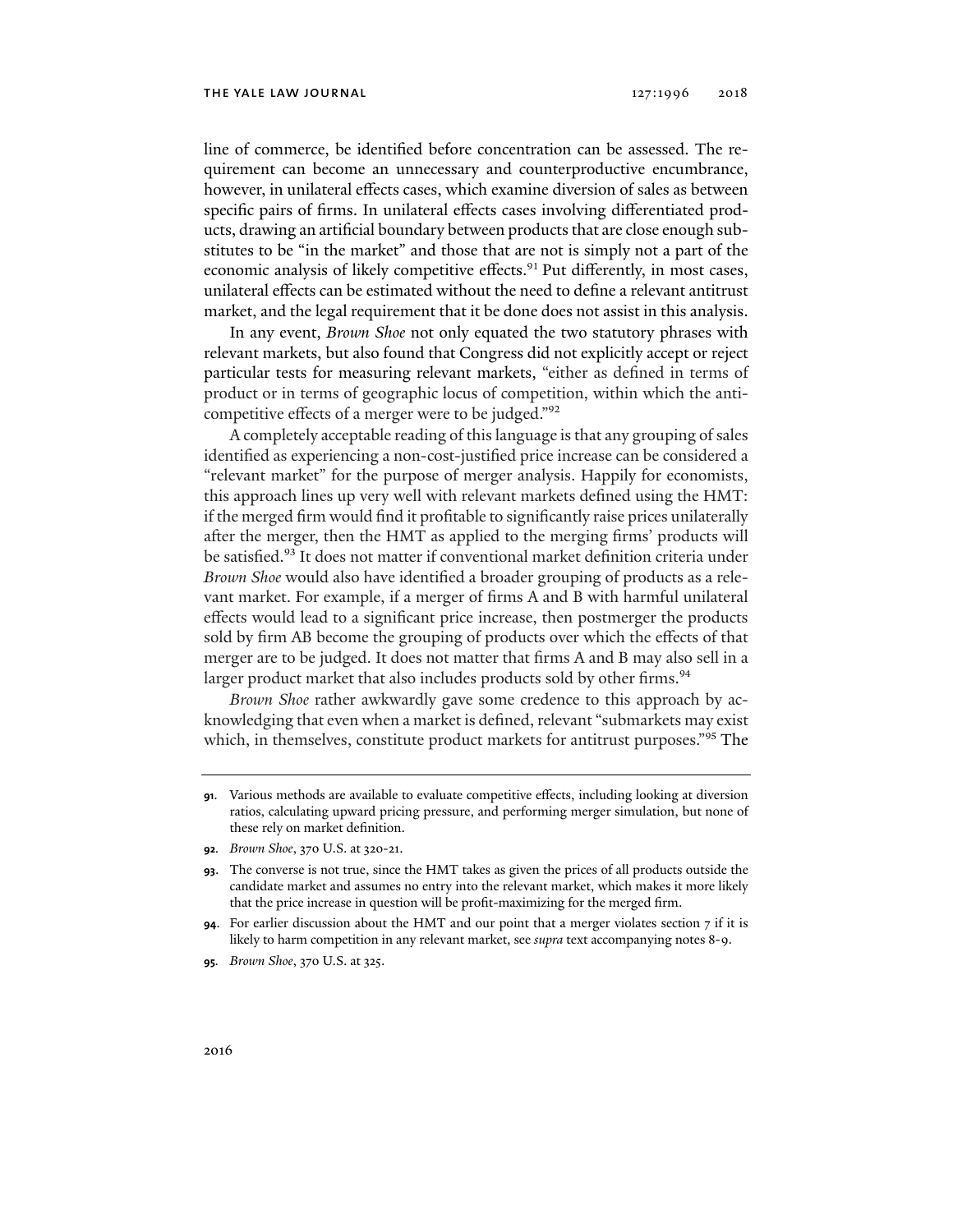term "submarket" has been widely criticized as permitting narrow markets to be defined that are in fact not relevant groupings for determining a firm's ability to increase prices.96 But the point here is that under unilateral effects analysis, the term is being applied to a grouping of sales over which the postmerger firm *does* have the power to increase prices. Indeed, that is how most courts interpret the term today: a relevant submarket, just like a relevant market, is a grouping of sales capable of profitably sustaining a non-cost-justified price increase.<sup>97</sup>

We suggest that courts either drop the awkward and unnecessary "submarket" label, because properly defined "submarkets" are themselves relevant markets, or simplify matters by explicitly stating that a merger harming competition in a properly defined "submarket" is illegal.<sup>98</sup> In speaking to this issue, the district court in *Oracle* observed that *Brown Shoe* really suggested that "the technical definition of a relevant market in an antitrust case may be smaller than a layperson would normally consider to be a market."<sup>99</sup> In any event, while some courts have employed the term "submarkets" in their analysis of unilateral effects cases,100 most of them, including *Oracle*, have generally rejected the idea that a "submarket" is a different concept from a market. We reiterate, however, that in a unilateral effects merger case calling the two-firm grouping over which a price increase is threatened, a "market" need not do any harm to the concept of market definition. It also does not preclude a finding that some larger grouping of sales including these two firms is also a relevant market. At the same time, however, at least some decisions appear to require a market definition in a unilateral effects  $case.<sup>101</sup>$ 

#### **iv. market structure, competition, and consumer welfare**

Our analysis so far has assumed that the goal of merger enforcement policy is to promote competition, even if the result of competition is that larger or more efficient firms win the competitive battle against smaller or less efficient ones. In

**<sup>96</sup>***. See, e.g.*, 2B AREEDA & HOVENKAMP, *supra* note 4, ¶ 533.

**<sup>97</sup>***. See* 4 *id.* ¶ 522.

**<sup>98</sup>***. See id*. ¶ 913.

**<sup>99</sup>**. United States v. Oracle Corp., 331 F. Supp. 2d 1098, 1119 (N.D. Cal. 2004).

**<sup>100</sup>***. See, e.g.*, FTC v. Staples, Inc., 970 F. Supp. 1066, 1075 (D.D.C. 1997).

**<sup>101</sup>***. See, e.g.*, FTC v. Whole Foods Mkt., Inc., 548 F.3d 1028, 1036 (D.C. Cir. 2008). However, and somewhat mysteriously, the court suggested that a market definition would not necessarily be "crucial to the FTC's likelihood of success on the merits" in a case seeking a preliminary injunction. *Id.*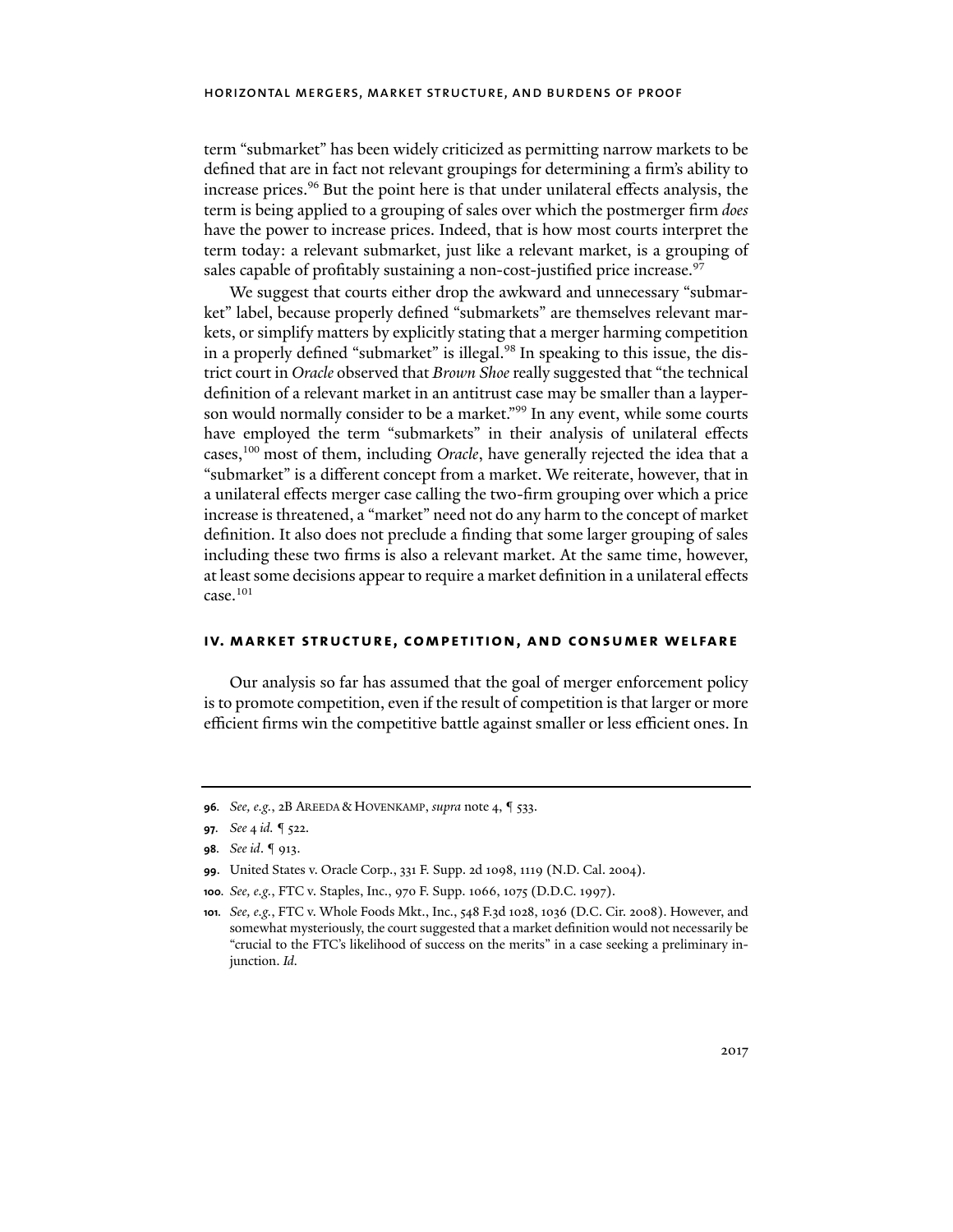practice, merger policy has sought to promote competition by applying the consumer welfare standard, under which a merger is judged to be anticompetitive if it disrupts the competitive process and harms trading parties on the other side of the market.

As we will now explain, for over one hundred years, the goal of merger policy has generally been to promote competition. Preventing markets from becoming highly concentrated through mergers has been seen as a *means* to promoting competition, not as a separate goal in and of itself.

Section 7 of the Clayton Act was originally passed in 1914 and has been subject to only one major amendment in substance, the Celler-Kefauver Act of 1950.102 Most of the dramatic changes in merger policy that came soon after resulted more from the legislative history of that provision rather than from actual changes to the statute's text.<sup>103</sup> The text itself merely expanded Section 7 to cover vertical as well as horizontal mergers, and to reach asset acquisitions as well as stock acquisitions.

In the subsequent economic and enforcement literature, market structure has never been a freestanding target of merger policy. Rather, market structure has been a means of tackling merger law's more fundamental concerns, which are higher prices or reduced output or other consumer harms that result from less competitive market structures. Bain, the principal architect of the so-called "Structure-Conduct-Performance" paradigm, was clear about this as early as the 1950s,  $104$  as were his followers.  $105$ 

Supreme Court merger policy has been somewhat less consistent, with some wavering during the 1960s. Most notably, although the 1962 *Brown Shoe* merger decision (the first to interpret the 1950 amendments) emphasized the evils of high concentration, it actually condemned the merger based on the district court's factual findings that the postmerger firm would be in a position to undersell its rivals—offering either lower-priced shoes or shoes of higher quality

**<sup>102</sup>**. Celler-Kefauver Antimerger Act of 1950, Pub. L. No. 81-899, 64 Stat. 1225 (codified as amended at 15 U.S.C.  $\S$  18 (2012)). In addition, the statute was amended in 1980 to reach mergers by firms other than corporations and also acquisitions "in . . . or affecting" commerce. Antitrust Procedural Improvements Act of 1980, Pub. L. No. 96-349, § 6(a), 94 Stat. 1154, 1157-58 (codified as amended at 15 U.S.C. § 18 (2012)).

**<sup>103</sup>**. Bok, *supra* note 17, at 233-38 (discussing this history).

**<sup>104</sup>***. See, e.g.*, JOE S. BAIN, INDUSTRIAL ORGANIZATION 408-10 (1959) (discussing the relationship between market structure and efficiency); *id.* at 411-16 (discussing the relationship of market structure to price-cost margins, concluding that "high seller concentration tends to be connected with substantially higher rates of excess profit").

**<sup>105</sup>***. See, e.g.*, Leonard W. Weiss, *The Structure-Conduct-Performance Paradigm and Antitrust*, 127 U. PA. L. REV. 1104, 1104 (1979).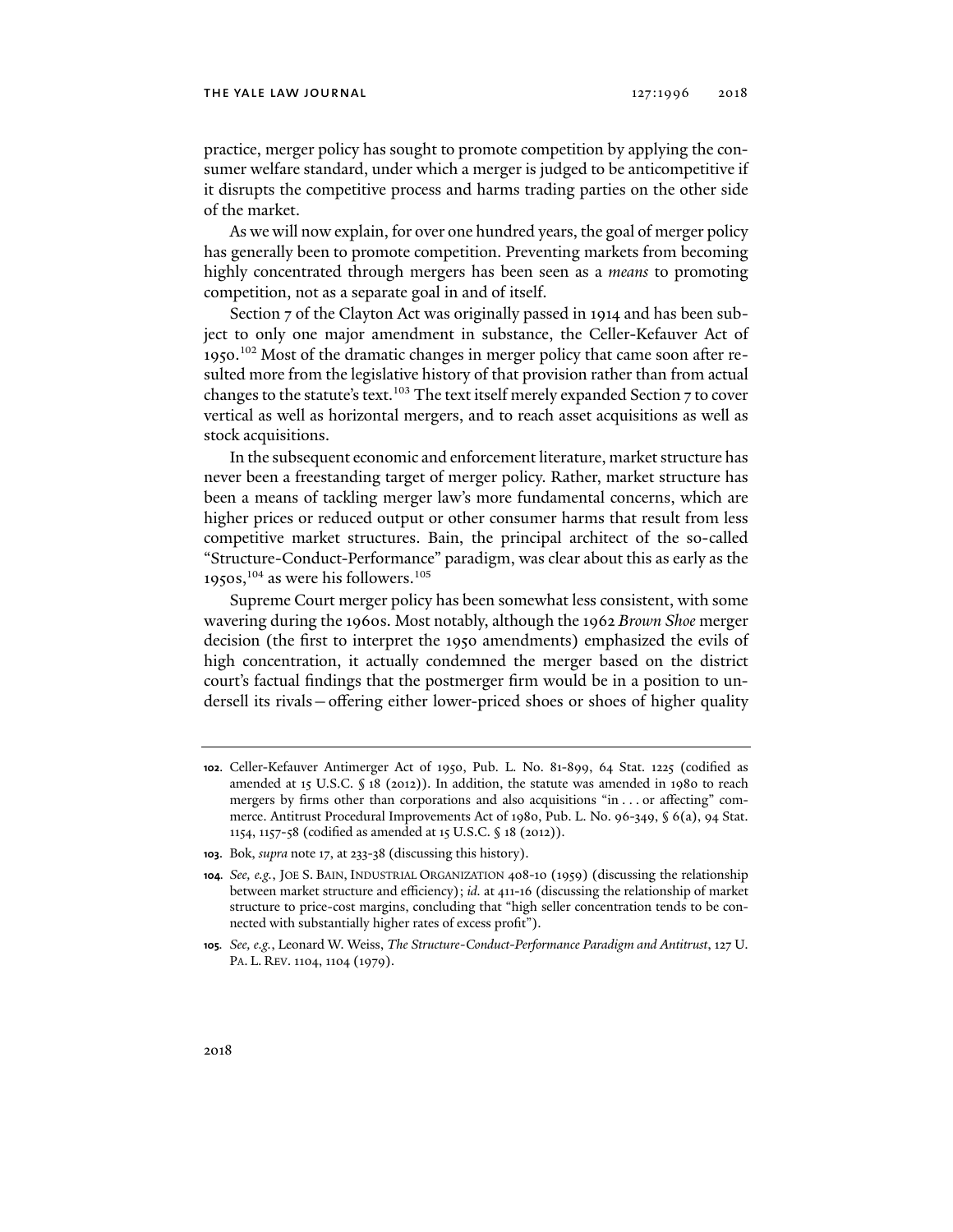for the same price.<sup>106</sup> That is, the perceived evil of high concentration in that case was scale or scope economies<sup>107</sup> that served to give a large firm a competitive advantage over its rivals and to deliver lower prices to consumers. As then-antitrust professor Bok lamented, that concern was actually quite consistent with the legislative history.108

Except for that interlude, however,<sup>109</sup> the DOJ and eventually the FTC have generally agreed that merger policy should be concerned with high prices and other consumer harms; measuring concentration is simply a *mechanism* for assessing the risk of such harms.<sup>110</sup> Even the 1968 Merger Guidelines recognized this fact, concluding that "a concentrated market structure, where a few firms account for a large share of the sales, tends to discourage vigorous price competition . . . and to encourage other kinds of conduct, such as . . . inefficient methods of production or excessive promotional expenditures, of an economically undesirable nature."111 As noted above, the 1982 Merger Guidelines were quite explicit about the purpose behind the DOJ's merger enforcement: "The unifying theme of the Guidelines is that mergers should not be permitted to create or enhance 'market power' or to facilitate its exercise."<sup>112</sup> The fundamental concern with high prices and consumer harms rather than concentration as such is particularly clear when we consider unilateral effects tests under the more recent Guidelines, including those issued in 2010. Under unilateral effects analysis, market concentration and even market definition itself are at most secondary concerns. Rather, one seeks to measure anticipated price effects more directly.<sup>113</sup>

- **107**. Most particularly, the case involved economies of distribution, resulting in condemnation of the vertical aspect of the merger from Brown's production facilities to Kinney's retail stores. *Id.*
- **108**. Bok, *supra* note 17, at 236.
- **109***. Brown Shoe* and other big 1960s-era merger cases were brought by either the Antitrust Division or the FTC, not by private plaintiffs.
- **110**. Prior to 1950, the FTC's concerns were much more with high concentration as such. *See, e.g.*, TEMP. NAT'L ECON. COMM., FINAL REPORT AND RECOMMENDATIONS, S. DOC. NO. 77-35 (1st Sess. 1941) (observing trends toward greater concentration and recommending correctives); FED. TRADE COMM'N, REPORT ON THE MERGER MOVEMENT: A SUMMARY REPORT (1948) (discussing high concentration).
- **111***.* 1968 MERGER GUIDELINES, *supra* note 21, § 2.
- **112***.* 1982 MERGER GUIDELINES, *supra* note 31, at 2.
- **113**. Overall, the 2010 Guidelines describe the relevant evidence as speaking to whether "the merging parties intend to raise prices, reduce output or capacity, reduce product quality or variety,

**<sup>106</sup>**. United States v. Brown Shoe Co., 179 F. Supp. 721, 738 (E.D. Mo. 1959), *aff 'd*, 370 U.S. 294 (1962) (condemning the merger because it gave the postmerger firm decisive advantages, resulting in "lower prices or in higher quality for the same price," with the effect that "the independent retailer can no longer compete").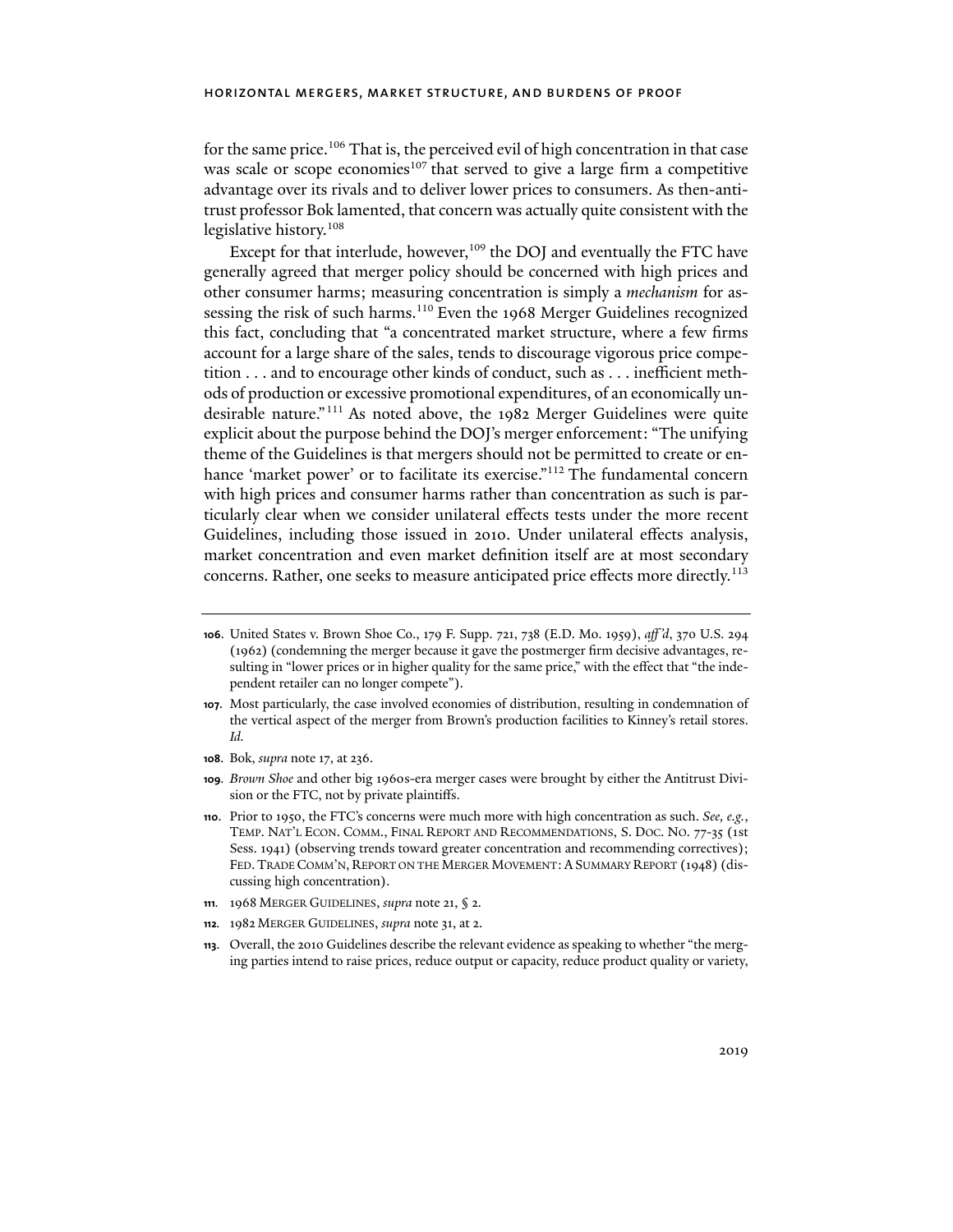One reason for the disconnect between current policy and the *Brown Shoe* concerns with the price-reducing potential of larger firms is the language of Section 7 itself. It speaks of mergers that may "lessen competition" without defining what "competition" means.<sup>114</sup> Does "lessened competition" refer to lower output and higher price-cost margins, or rather to a market structure with fewer firms? If the former, then a merger creating a larger, more efficient firm that charges lower prices is welcome. If the latter, such a merger is unwelcome, especially if that firm will drive smaller, less-efficient firms out of business. Both of these are more or less consistent with the lay understanding of "competition." Applying a consumer welfare standard favors the former, which is clearly the intention of the 2010 Merger Guidelines. Those Guidelines define competitive harm in terms of mergers that "encourage one or more firms to raise price, reduce output, diminish innovation, or otherwise harm customers as a result of diminished competitive constraints or incentives."115

We wholeheartedly support the ongoing application of the consumer welfare standard, as we have used the term here, as the means by which antitrust promotes competition in practice. We are unaware of any practical alternative that would be superior. For example, we very much doubt that the DOJ and FTC could evaluate proposed mergers based on their impact on *political* power in a manner that would be predictable and consistent with the rule of law, without dangerously politicizing merger enforcement. We also fear that evaluating mergers based on protecting small businesses or their employment effects would hinder rather than promote long-run economic growth.

We always welcome policy proposals designed to improve the effectiveness of merger enforcement. However, any call to abandon the consumer welfare standard, around which a broad bipartisan consensus has formed over the past fifty years based on extensive practical experience, should at a minimum offer a specific alternative, explain how that alternative would work in practice, and demonstrate using real-world cases and evidence why the proposed alternative would be superior to current practice. We have seen no proposal coming close to meeting these requirements.

withdraw products or delay their introduction, or curtail research and development efforts after the merger, or explicit or implicit evidence that the ability to engage in such conduct motivated the merger . . . ." 2010 MERGER GUIDELINES, *supra* note 13, § 4.

**<sup>114</sup>**. Clayton Act § 7, 15 U.S.C. § 18 (2012).

**<sup>115</sup>***.* 2010 MERGER GUIDELINES, *supra* note 13, § 2.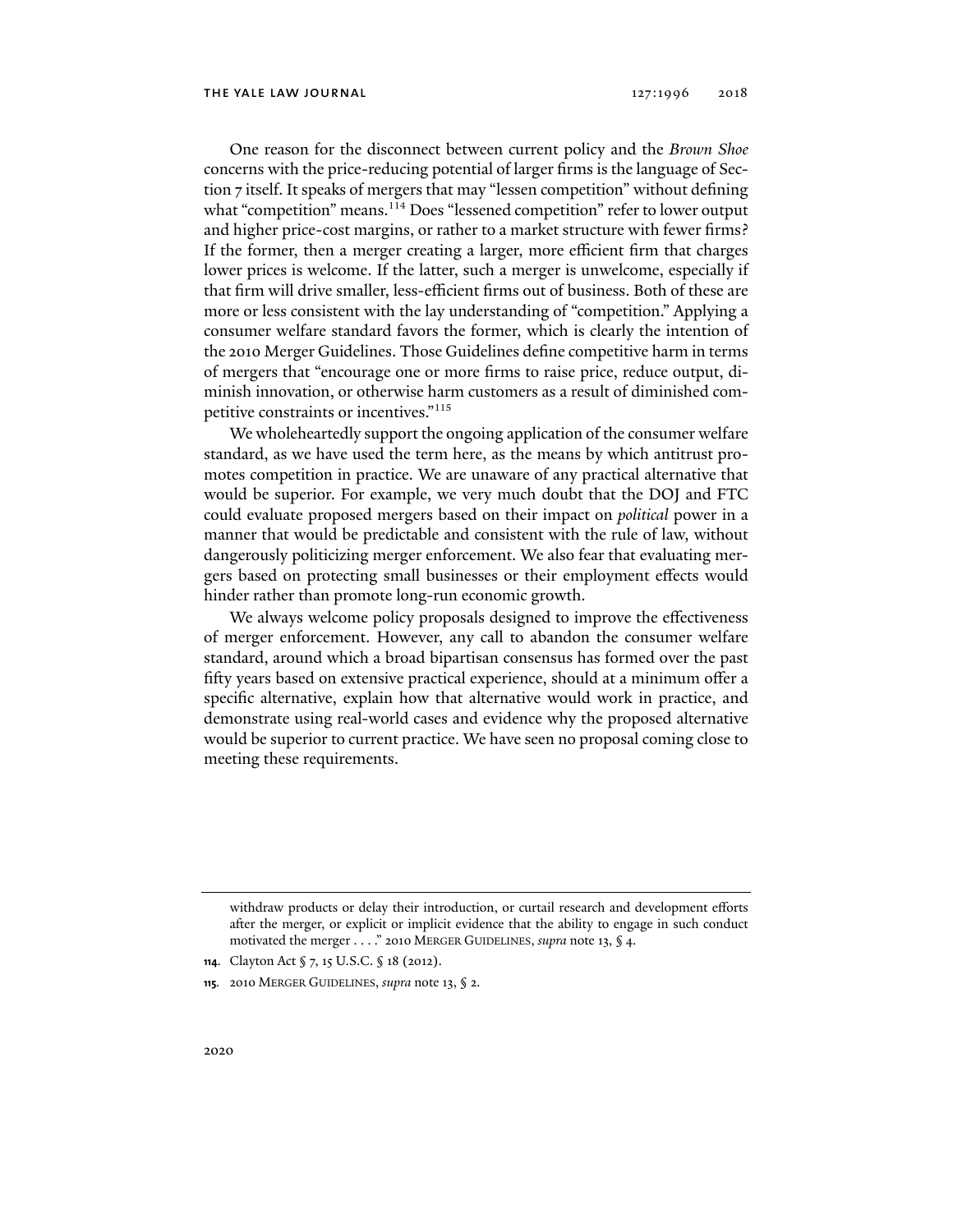#### **v. current legislative efforts to strengthen merger enforcement**

Assuming the courts embrace the overall framework that the Supreme Court established in *Philadelphia National Bank*, we believe that merger enforcement can be significantly strengthened through a combination of suitable enforcement actions taken by the DOJ, the FTC, and state attorneys general. This framework should be updated to reflect the experience gained from merger enforcement and advances in industrial organization economics since that decision. In this manner, merger enforcement can be made significantly stronger without the need for new legislation. Legislative changes could, of course, go further and operate far more rapidly than can government enforcement actions and the resulting development of the case law. But legislative changes can also create new problems and have unintended effects, so caution is needed.

In September 2017, Senator Amy Klobuchar of Minnesota, the Ranking Member on the Senate Judiciary Subcommittee on Antitrust, Competition Policy and Consumer Rights, along with several Democratic cosponsors, introduced the Consolidation Prevention and Competition Promotion Act of 2017.<sup>116</sup> This bill is designed to make merger enforcement more aggressive, but appears unlikely to pass in the current Republican-controlled Congress. Nevertheless, alongside the antitrust plank in the Democratic Party platform attending the 2016 election, $117$  it reflects concerns that merger enforcement has not been aggressive enough in recent years.

First, the bill would substitute the Clayton Act's language barring mergers that "substantially" lessen competition with the word "materially," which the bill defines as "more than a *de minimis* amount."118 We welcome this change, which is clearly intended to strengthen the government's hand in court, although we are uncertain just how it will actually affect litigated merger cases.

Second, the bill would substitute the phrase "monopoly or a monopsony" for the term "monopoly."119 We are unclear why the drafters included this language, because Section 7 currently reaches mergers among buyers, as recognized

**<sup>116</sup>**. S. 1812, 115th Cong. (2017).

**<sup>117</sup>***. See 2016 Democratic Party Platform*, DEMOCRATIC PLATFORM COMMITTEE 11 (July 2016), http:// s3.amazonaws.com/uploads.democrats.org/Downloads/2016\_DNC\_Platform.pdf [http:// perma.cc/CT72-9QVU].

**<sup>118</sup>**. S. 1812 § 2(b)(2).

**<sup>119</sup>***. Id.* § 3(2).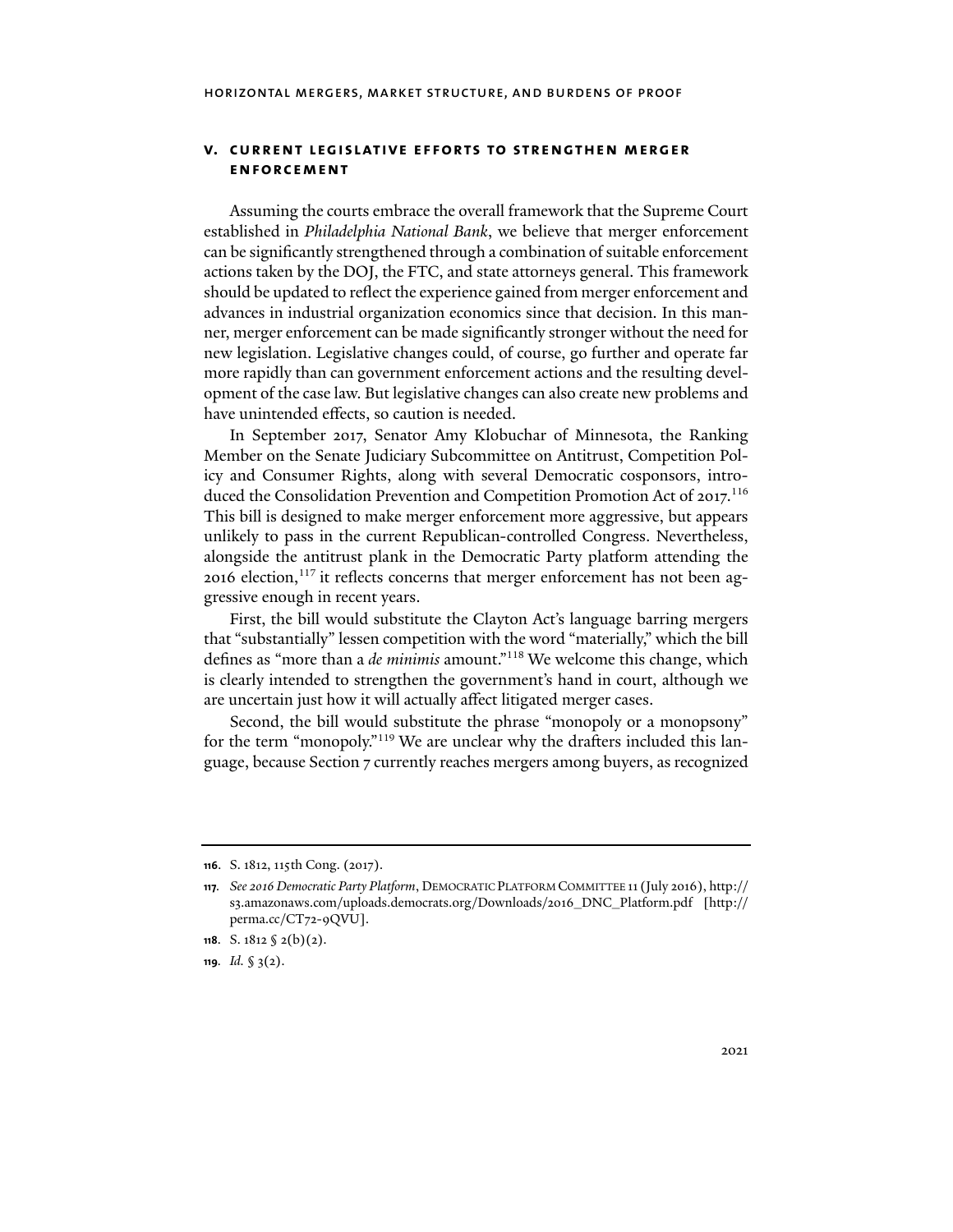by both the case law<sup>120</sup> and the 2010 Merger Guidelines.<sup>121</sup> But the language may help clarify and emphasize for the courts that harm to suppliers, such as farmers or workers, that results from a merger between their customers can violate Section 7.

In general, a merger that harms counterparties to the merging firms by restricting the competitive choices available to them can violate Section 7. In the "normal" case where two competing *sellers* are merging, the potentially harmed counterparties are their customers. The canonical harm comes in the form of higher prices charged by the merging firms, which restricts demand. These customers may themselves be businesses, or they may be final consumers. When two competing sellers merge, antitrust attorneys and economists usually refer to the impact on "consumers," but it is more accurate to refer to the impact on "customers."122 An important question in any such merger is whether the merging firms are two of only a few suppliers to which certain customers can turn. When two competing *buyers* are merging, the economic analysis is formally equivalent, but with a different set of labels. The potentially harmed counterparties are the suppliers to the merging parties, and the canonical harm comes in the form of *lower* prices paid by the merging firms for the input in question, which restricts supply.<sup>123</sup> An important question in any such merger is whether the merging firms are two of only a few customers to which certain suppliers can sell. One reason there are relatively few buy-side merger challenges is that it is relatively rare for the merging firms to be two of only a few customers to which their suppliers can turn.124

Third, under this bill, in a case brought by the DOJ, the FTC, or a state attorney general (but not private plaintiffs), a merger would be illegal if it "would

**<sup>120</sup>***. E.g.*, United States v. Pennzoil Co., 252 F. Supp. 962 (W.D. Pa. 1965) (granting a preliminary injunction).

**<sup>121</sup>***.* 2010 MERGER GUIDELINES, *supra* note 13, at 32-33.

**<sup>122</sup>**. When the direct customers of the merging parties are harmed, it may be presumed that some harm will flow downstream to final consumers as well, as the higher prices are passed through to some degree.

**<sup>123</sup>**. In the case of "classic monopsony," the sole buyer reduces the quantity purchased, which drives down the equilibrium price. This situation applies when a single buyer purchases from many suppliers of a homogeneous good who are price-takers. In the more common situation in which the inputs are differentiated, or in which the buyer negotiates with its suppliers, the mechanism is different, and the lower price will tend over time to reduce the quantity, quality, or variety of the products supplied, as suppliers make various investment decisions.

**<sup>124</sup>**. See, for example, United States v. Anthem, Inc., 855 F.3d 345, 356, 371 (D.C. Cir. 2017), where the panel majority and a dissenter considered whether lower prices paid to providers were an efficiency "defense" to the merger or rather constituted an anticompetitive exercise of monopsony power. *See* Hovenkamp, *supra* note 7.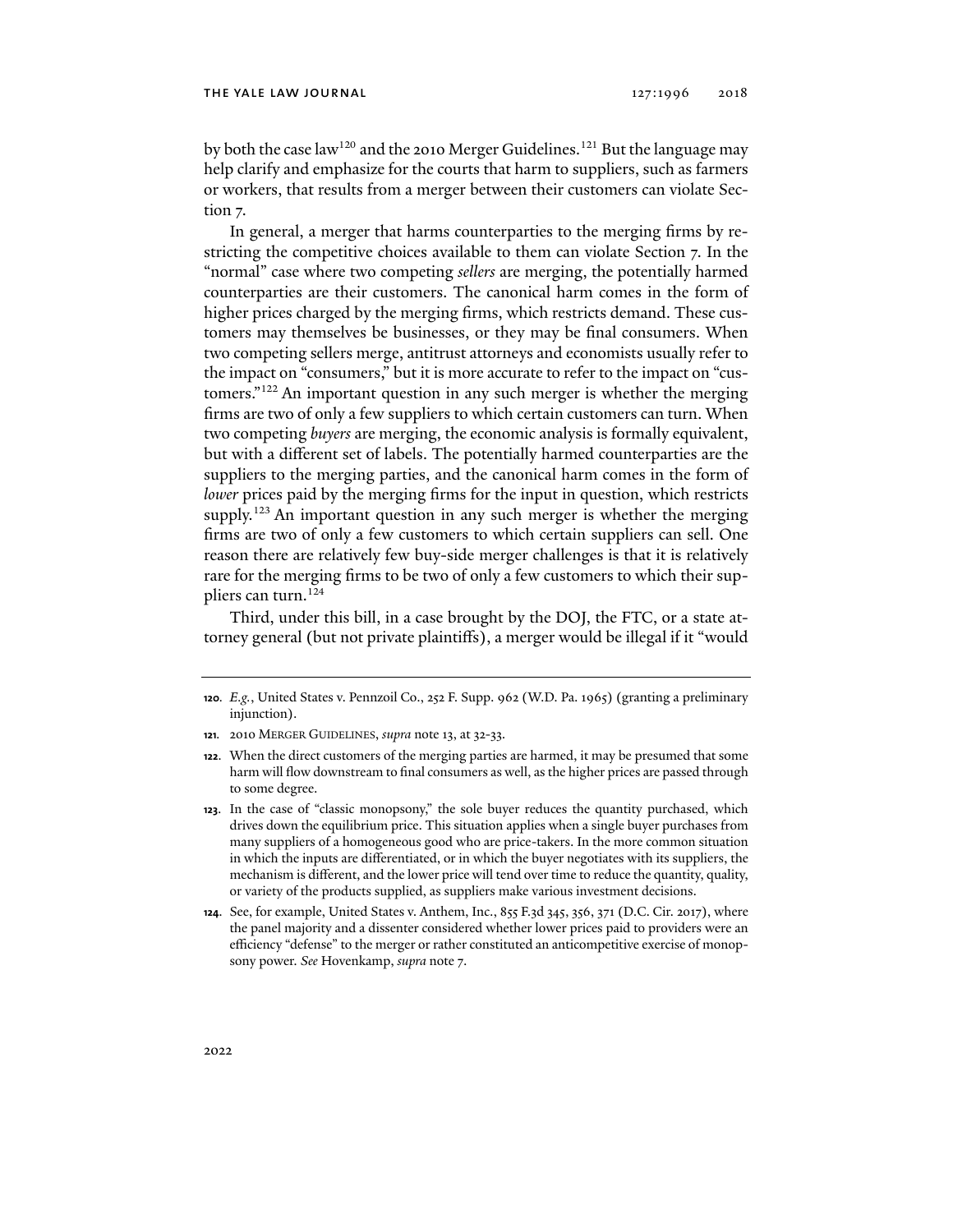lead to a significant increase in market concentration" in any domestic market, "unless the acquiring and acquired person establish, by a preponderance of the evidence, that the effect of the acquisition will not be to tend to materially lessen competition or tend to create a monopoly or a monopsony."125 This part of the bill appears to codify the *Philadelphia National Bank* structural presumption found in the case law, but it does not specify the level or increase in concentration required for the presumption to apply. This part of the bill also seems quite useful, as it would prevent the courts at all levels from undermining or otherwise weakening the structural presumption, as some have favored.<sup>126</sup> If desired, the bill could enable a more assertive merger enforcement policy by requiring clear and convincing evidence to rebut the structural presumption.

Fourth, the bill would permit one of the federal enforcement agencies or a state attorney general (but not private plaintiffs) to challenge a merger where, as a consequence, the acquiring firm's interest in the acquired firm exceeds an adjusted value of \$5 billion; or one of the merging firms has assets, net annual sales, or market capitalization exceeding \$100 billion; and if, as a result of the acquisition, the acquiring firm would hold an aggregate of voting securities and assets of the acquired firm exceeding  $\$ 5 billion.<sup>127</sup> If these absolute value thresholds are exceeded, then the merger is presumptively unlawful and the burden shifts to the proponent of the merger to establish by a preponderance of the evidence that the merger will not have the stated anticompetitive result. This provision does not require that the merging firms be competitors or potential competitors, or even in a supplier-customer relationship, provided the size thresholds are met.

Of course, a merger between noncompeting firms does not increase market concentration. We recommend that this bill be revised to more accurately address competition concerns without encompassing mergers that pose no threat to competition. Assuming that this provision is motivated by a concern about market concentration and market power, and the obstacles that the government faces when challenging mergers in court, we would prefer to see this provision revised to target horizontal mergers. For example, the bill could provide that the

**<sup>125</sup>**. S. 1812, 115th Cong. § 3 (2017).

**<sup>126</sup>**. As a notable example, in its public comments on the proposed 2010 Horizontal Merger Guidelines, the Antitrust Section of the American Bar Association took the position that "market concentration presumptions should be removed from the Merger Guidelines." AM. B. ASS'N, *Comment on Proposed Horizontal Merger Guidelines* 12 (June 4, 2010), http://www.ftc.gov/sites /default/files/documents/public\_comments/horizontal-merger-guidelines-review-project -proposed-new-horizontal-merger-guidelines-548050-00026/548050-00026.pdf [http:// perma.cc/5ZF8-DB7R].

**<sup>127</sup>**. The \$100 billion and \$5 billion limits would automatically be adjusted annually based on the growth of the U.S. gross national product. S.  $1812 \text{ }\frac{\sqrt{3}}{2}(3)(2)(B)(i)$ .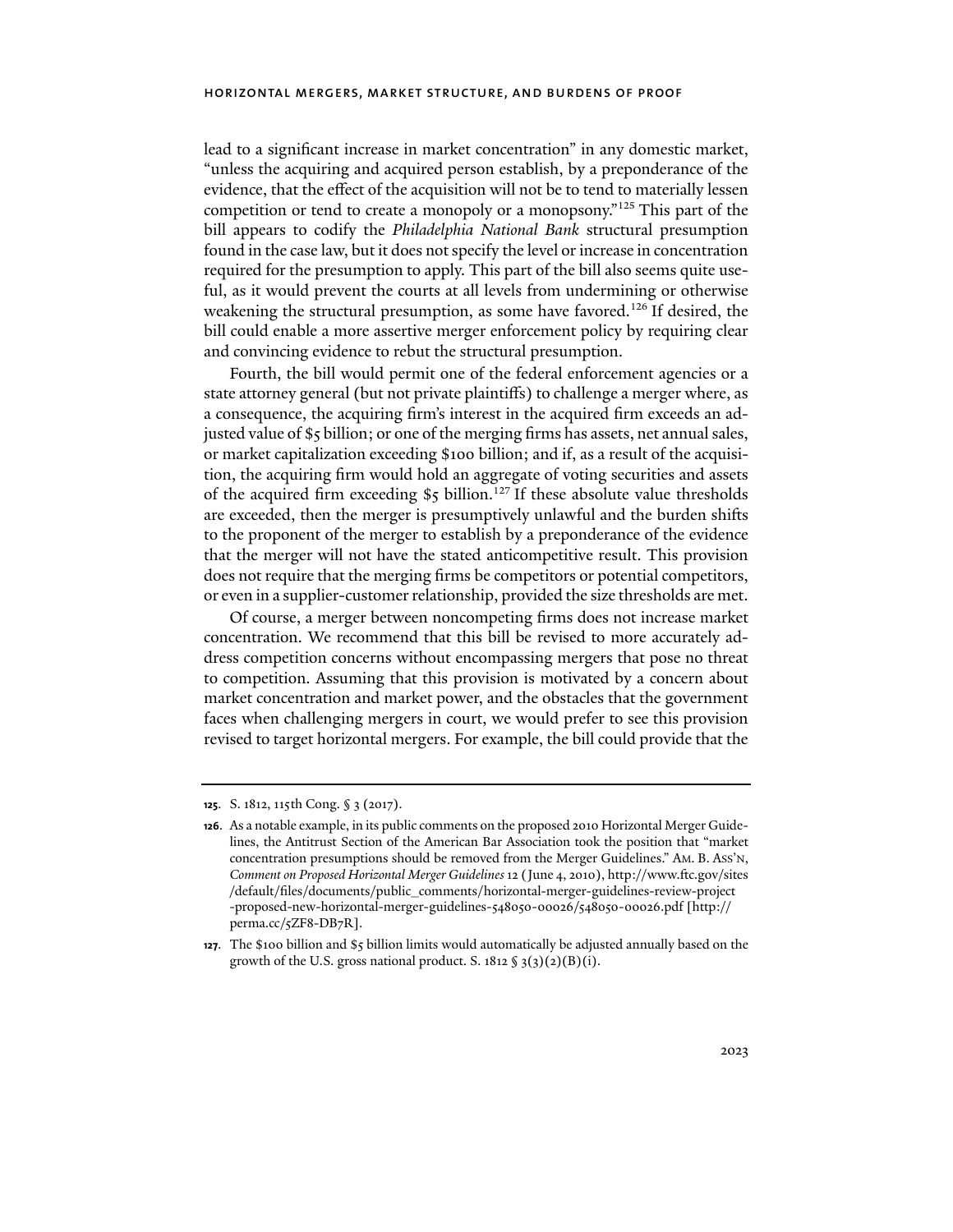government can establish a presumption that the merger violates Section 7 if the government can show that the merger would lead to a significant increase in concentration in any domestic market, so long as the alleged market is plausible. That would significantly reduce the burden on the government to define the relevant market in order to establish its prima facie case. Or the bill could specify that in order for the merging parties to rebut the government's presumption based on ease of entry, they must establish by clear and convincing evidence that entry will be timely, likely, and sufficient to deter or counteract the feared anticompetitive effects.128

Lastly, the bill also contains a provision requiring ongoing postacquisition reporting for transactions resolved through a consent decree with the DOJ or the FTC.129 The bill also would establish an Office of the Competition Advocate within the FTC.<sup>130</sup> The Competition Advocate's principal duty would be to listen to various interest groups and prepare reports about areas meriting antitrust investigation. We strongly support these activities, along with the Data Center called for within that Office. While the FTC already publishes numerous reports relating to general policy questions of this nature, the Office of the Competition Advocate would have subpoena authority to collect the information it needs, even if no litigation is pursued. This provision, if enacted, would fulfill a critical need by greatly improving the FTC's ability to perform merger retrospectives.

### **conclusion**

Merger analysis is almost always a predictive exercise involving considerable uncertainty. As a result, burdens of proof matter a great deal. The structural presumption—that a merger is anticompetitive if it leads to a significant increase in market concentration—has therefore proven essential to effective merger enforcement. This presumption is strongly supported by economic theory and evidence, as well as the experience gained in merger enforcement over the past fifty years. Furthermore, the existing case law, dating to the Supreme Court's landmark 1963 decision in *Philadelphia National Bank*, allows the DOJ, the FTC, state attorneys general, and the lower courts to apply the presumption more broadly

**130**. *Id.* § 5.

**<sup>128</sup>**. We assume that the bill is motivated by concerns about market power, rather than by other important concerns, such as the political power of large firms, a critical problem facing our democracy. We would strongly prefer that such concerns be addressed separately, for example through campaign finance reform, greater transparency, tougher ethics rules, or other legislation that addresses the problem more explicitly and more directly. Mixing up those concerns with competition concerns would, in our view, be counterproductive for solving both types of problems.

**<sup>129</sup>**. S. 1812 § 4.